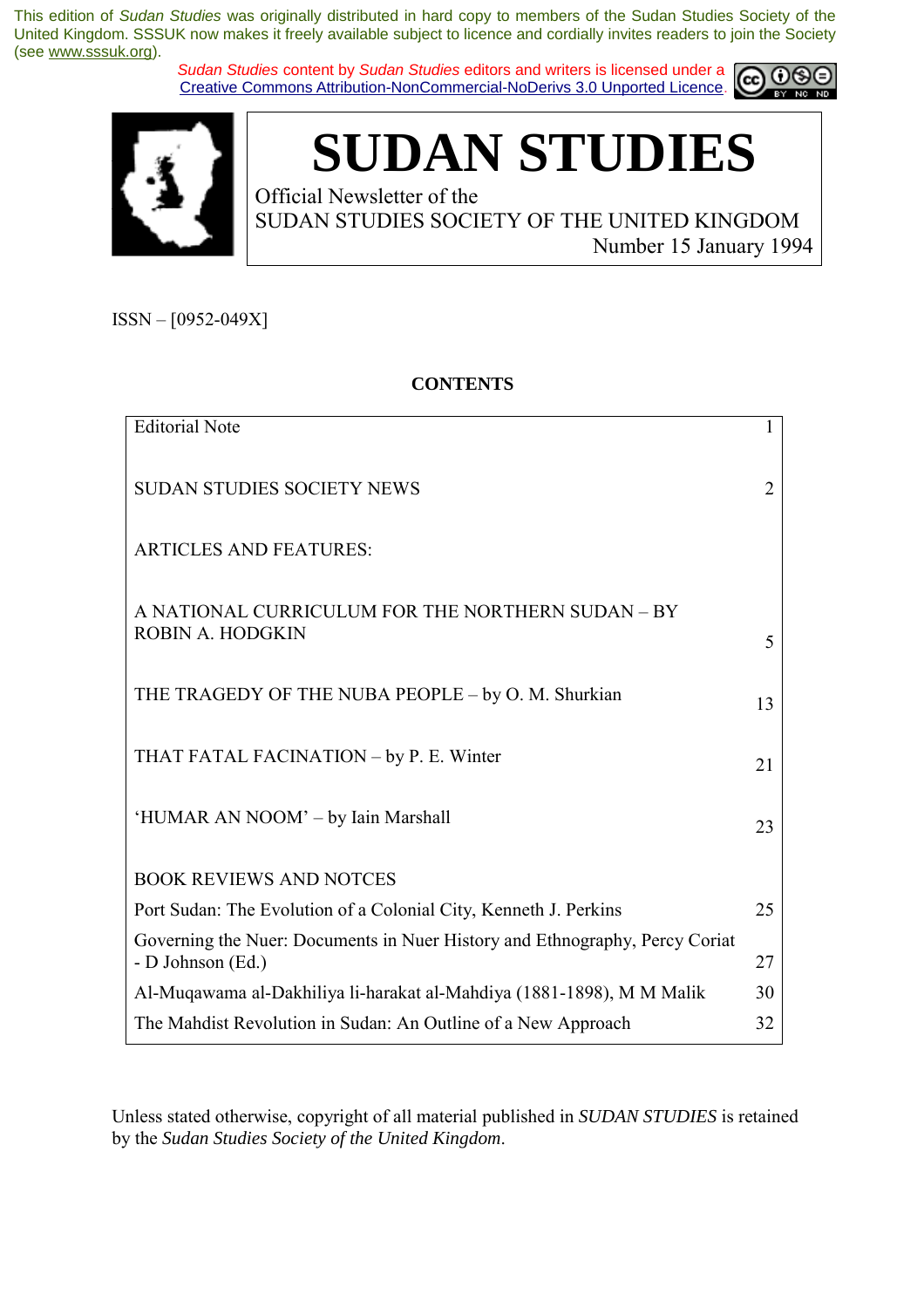*Sudan Studies* content by *Sudan Studies* editors and writers is licensed under a Creative Commons Attribution-NonCommercial-NoDerivs 3.0 Unported Licence.

### **EDITORIAL NOTE**

Please note the new address of the Honorary Secretary, Alan Kunna, which is:

P O Box 3728, London N1 6LF

The address for all articles and correspondence relating to the Newsletter remains the same, viz.

73 Monkmoor Road, Shrewsbury SY2 5AT. (telephone 0743 352575; fax 0743 354699).

After the rather slim last issue of *Sudan Studies* I am pleased to have received enough material to produce a fuller and, I think, well balanced issue for Number 15. However I must still repeat my usual request for articles, features and reviews, so that the next issue will be as full and varied as this.

I have received a copy of the following publication, which I believe will be of great interest to many members:

*Nationalism and Arcadianism in the Sudan: The Janus Factor in the Political Service Memoirs*, by A.H.M. Kirk-Greene. Oxford, Privately Published, 1993, pp. 29, and available through the author at St. Antony's College, Oxford OX2 6JF, for £2.85 inclusive of UK postage and packing.

The paper is a recast version of the author's "Nationalism in the Non-Nationalist Literature: the Case of the Sudan Political Service" which was originally presented at the Conference on the History of the Nationalist Movement in the Sudan held at the Institute of African and Asian Studies of the University of Khartoum in January 1986.

Paul Wilson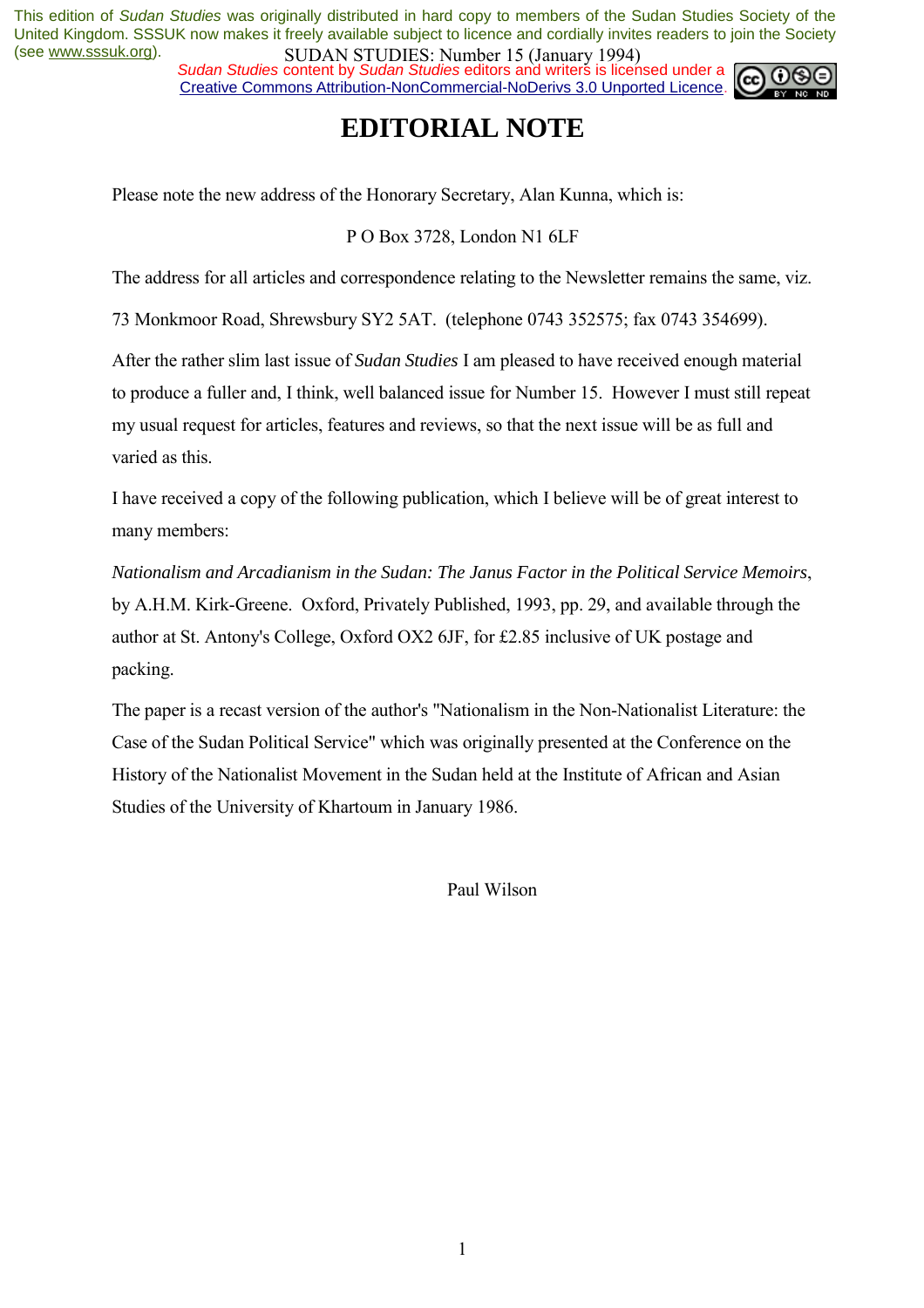*Sudan Studies* content by *Sudan Studies* editors and writers is licensed under a Creative Commons Attribution-NonCommercial-NoDerivs 3.0 Unported Licence.



### **SOCIETY NEWS**

By Alan Kunna, Honorary Secretary of the SSSUK

On behalf of the SSSUK Committee I am delighted to welcome all new members of the Society. I hope that you find this issue of Sudan Studies interesting and that you will be willing and able to contribute your expertise to the Society.

I would like to take this opportunity to introduce myself as the new Secretary of the SSSUK. The AGM held on 11th September 1993 expressed its appreciation of the hard work and dedication that Simon Bush displayed during his time as Secretary of the Society. The Committee of SSSUK would also like to record its appreciation of Simon's efforts.

At the AGM Dr Anisa Dani was also duly elected as an ordinary Committee member.

### **AGM and ONE Day Symposium**

Since the last issue of the newsletter the Society has held its AGM and One Day Symposium. I would like to take this, opportunity to thank all those who contributed and also those who attended. The 1994 AGM and One Day Symposium will be held on 24th September 1994 at Friends House. A programme and booking form will be sent with your next issue of Sudan Studies. If you would like to present a short paper on a topic of your choice please let me have a title and a brief outline of the content.

#### **SUBSCRIPTIONS**

These are now due for 1994 when renewing membership would you please use the form that accompanies this issue.

#### **EVENTS AND NEWS**

Having only two issues a year it is difficult to keep members in touch with Sudan related events. I would, however, be grateful if members could keep me informed of any event related to Sudanese affairs.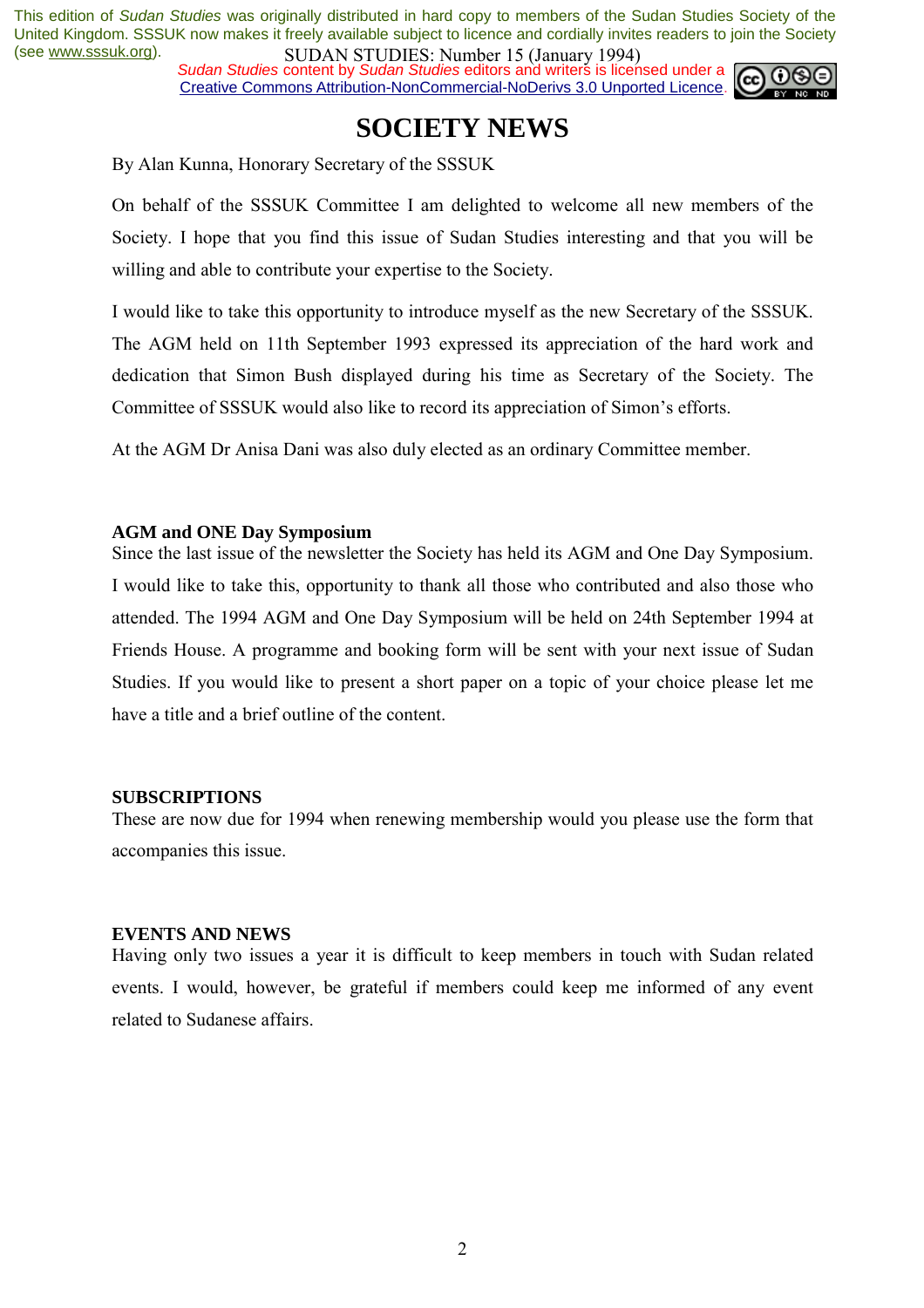*Sudan Studies* content by *Sudan Studies* editors and writers is licensed under a Creative Commons Attribution-NonCommercial-NoDerivs 3.0 Unported Licence.

## **Sudan Studies Society Of The United Kingdom Minutes of the Annual General Meeting of the SSSUK held at Friends House on 11th September 1993 at 1.40 pm.**

### 1) Welcome

Dr David Lindley the Chairman of the Society welcomed all those present to the seventh Annual General Meeting of the Society. Dr Lindley then signed the minutes of the sixth Annual General Meeting as correct.

### 2) Chairman's Report

Change of Honorary Secretary

Dr Lindley requested that the fine work of Mr Simon Bush as Honorary Secretary be formally recognised by the Society.

He then introduced Mr Alan Kunna as the Society's Acting Honorary Secretary.

### Membership

Dr Lindley expressed concern over the falling numbers of Society members and called for a suggestions for membership drive.

Dr Lindley hoped that some members of SSSUK would be able to attend the Third International Sudan Studies Conference to be held in Boston in April 1994.

### 3) Secretary's Report

Membership.

Mr Kunna informed the meeting that there were approximately 180 members of the Society at present. One problem would appear to be retention rates as since it began the Society has admitted just over 650 members. The Society needed to examine ways of retaining old members and recruiting new ones.

### 4) Treasurer's Report

Miss Lesley Forbes introduced the Society's audited accounts for June 1991 to May 1992. The audited accounts of the 1991 Second International Sudan Studies Conference were correct showing a balance of  $£1108.25$ , less final payments, being transferred to the Society's ordinary account for 1992/93. Unfortunately, however, there were several errors in the Society's interim 1992/93 accounts. The total income shown was correct, but an income line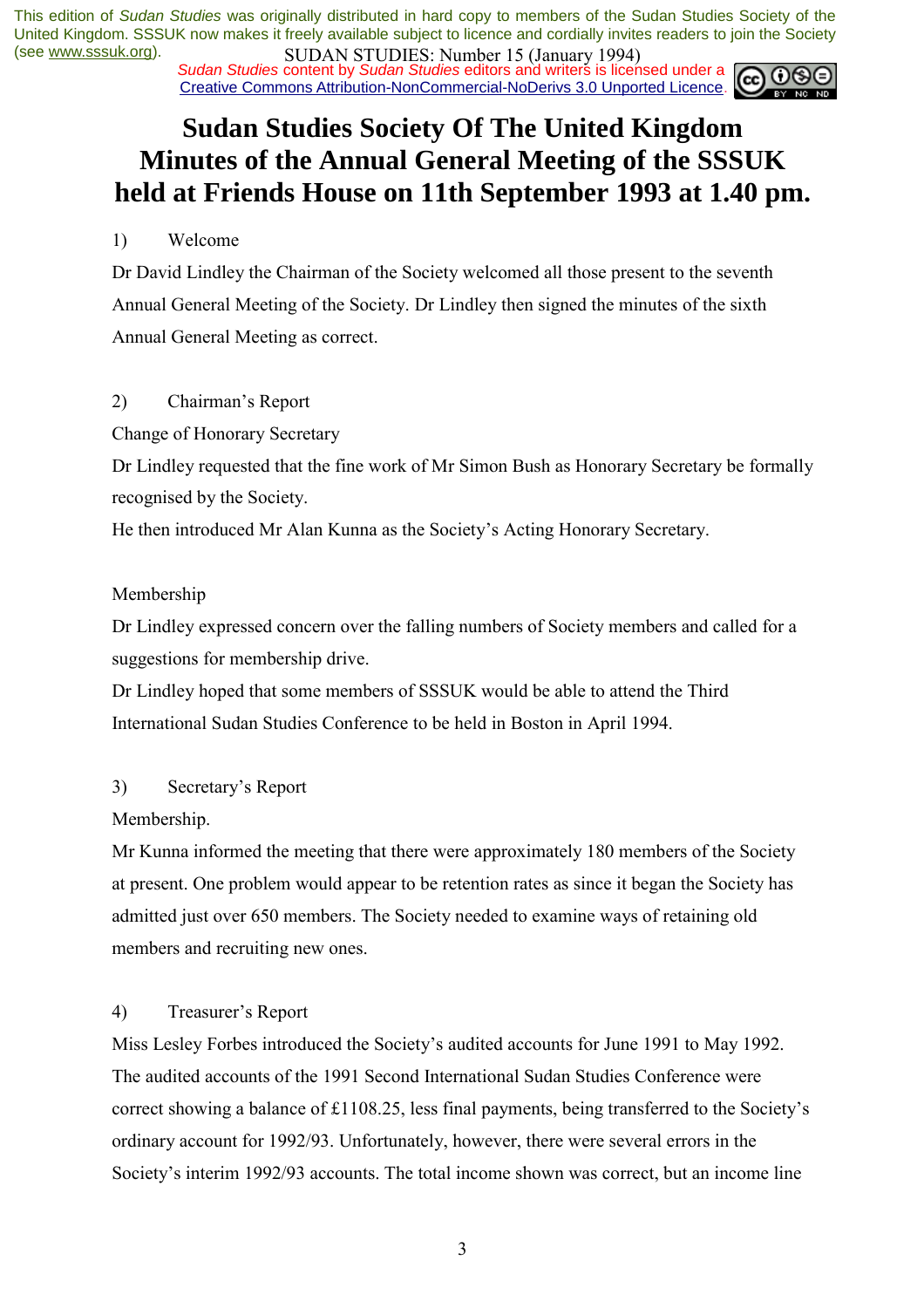*Sudan Studies* content by *Sudan Studies* editors and writers is licensed under a Creative Commons Attribution-NonCommercial-NoDerivs 3.0 Unported Licence.



had been omitted Advertising (£43.21) and another line conflated with the 1991 conference balance (£1178.25.) This should have read 1991 Conference balance £1108.25, repayment £70. The Treasurer apologized and assured members that the matter would be put right in the final accounts.

### 5) Editor's Report

Newsletter

Mr Paul Wilson expressed his concern over the quality and number of contributions to the newsletter he was receiving. He called on all members to make contributions to the newsletter and to encourage others to do so.

### 6) Nominations.

Mr Kunna was elected to the post of Secretary and Anisa Dani was elected to the Committee. Dr Lindley closed the meeting at 2.10 pm thanking all those present for their attendance and contributions.

Alan Kunna Honorary Secretary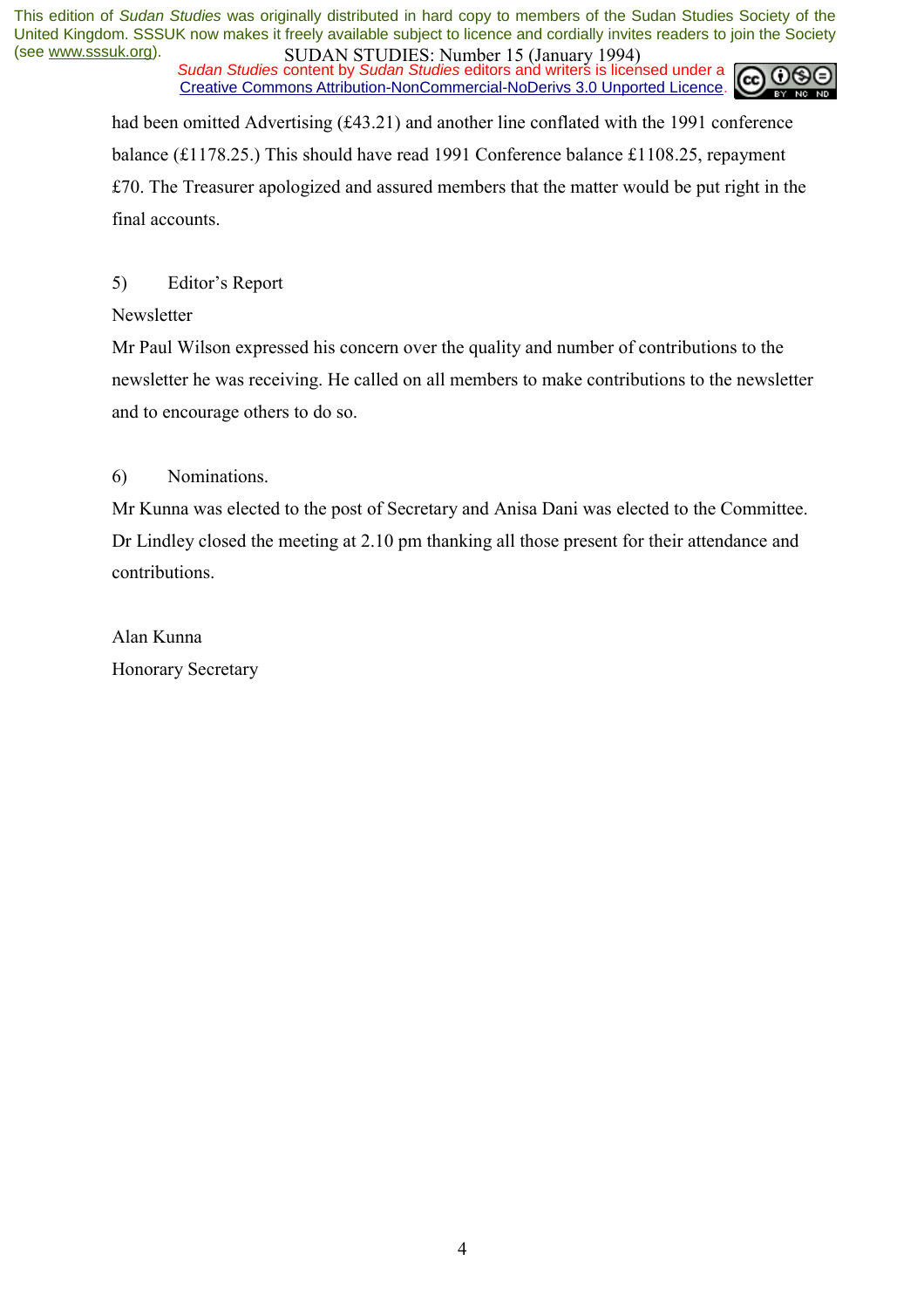*Sudan Studies* content by *Sudan Studies* editors and writers is licensed under a Creative Commons Attribution-NonCommercial-NoDerivs 3.0 Unported Licence.



### **A NATIONAL CURRICULUM FOR THE NORTHERN SUDAN**

The Attempt by British and Sudanese Teachers at Bakht er Ruda to Reform Education in the Years Before Independence

> *So long as control* of *the curriculum is centralised, the central authority is liable to one very dangerous error of thinking, which is that the quality of education can be improved by administrative order.*

> > V. L. Griffiths An Experiment in Education 1953 (p.50)

In the 1930's the pull of educational reform was beginning to be felt in the Northern Sudan. Several strands of idealism and practical politics were twisted in that rope of change. One of these is illustrated in Sheikh Babikir Bedri's autobiography which tells of a courageous, indigenous effort at reform, building up from the traditional Koranic schools<sup>1</sup>. Another parallel pull in the 40's and 50's was strongly empowered by Government and it came to involve a whole range of remarkably well integrated reforms both to teacher education and to the curriculum resources with which they worked. Reform was directed at the whole of presecondary education, though most successfully, in my view, at the first four primary years (7- 11 age). The power-house for all this innovation was Bakht er Ruda an "educational dynamo" 130 miles south of Khartoum.

This paper will outline several of the more successful elements or subjects in the curriculum bundle and touch briefly on some weaknesses. Then, with fifty years of hindsight, I shall suggest some of the lessons that can now be learnt from that interesting and optimistic experiment. But first, what were the shaping historical constraints and shared ideals which gave people like V. L. Griffiths and Abdel Rahman Ali Taha sufficient freedom and inspiration to act?  $2^{\circ}$  Whence the ideas and idealism, the confidence and, perhaps one should add, the naivety?

Professor Sanderson's introduction to the second volume of Babikir Bedri's Memoirs gives a sombre picture of how the Sudan Government's education policies narrowed in the 1920's. ìDevelop the Judicial and fiscal powers and status of cooperative tribes and cut back on producing dangerous, potentially subversive elites" this was the conventional wisdom. But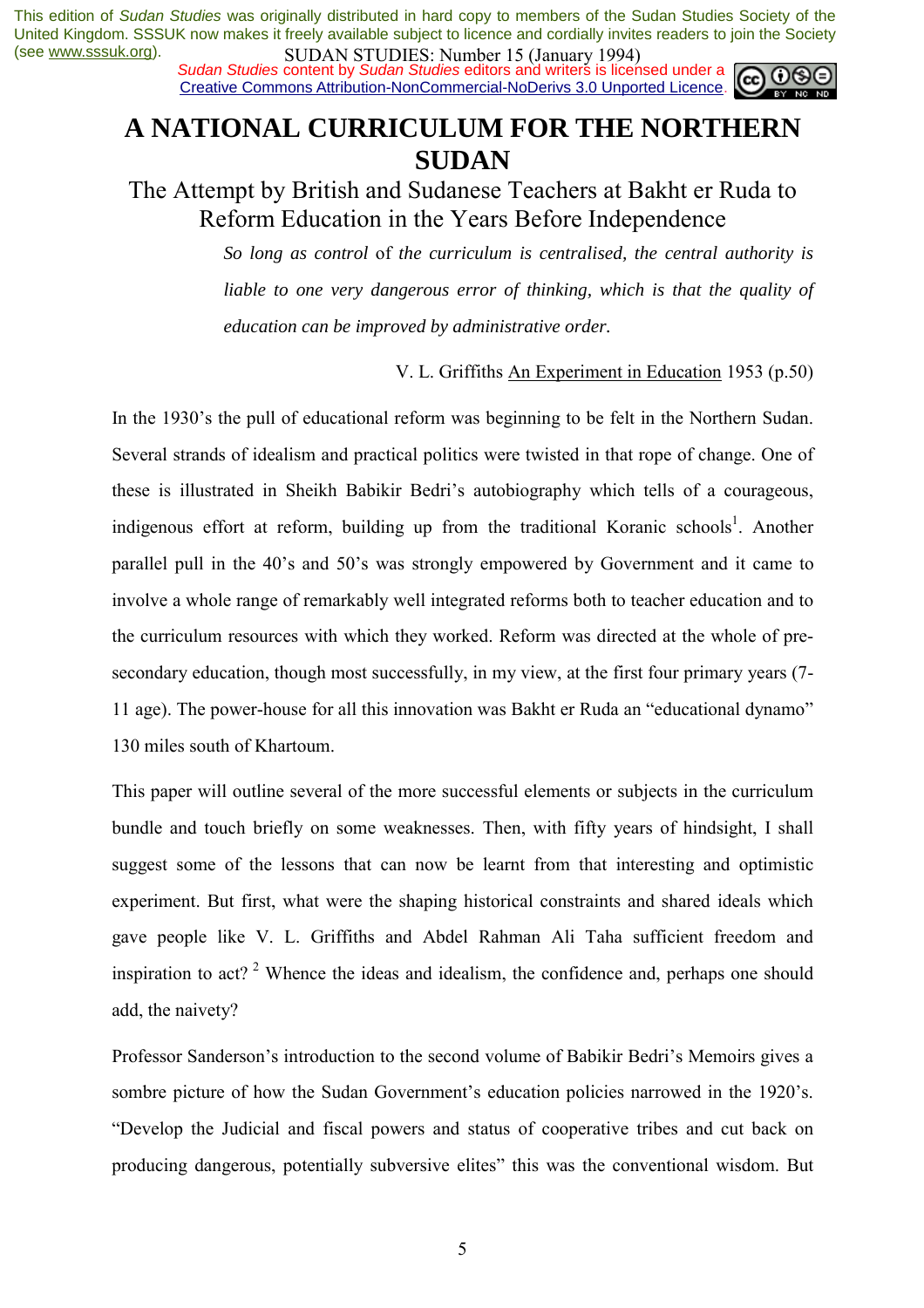*Sudan Studies* content by *Sudan Studies* editors and writers is licensed under a Creative Commons Attribution-NonCommercial-NoDerivs 3.0 Unported Licence.



the realities of this dual mandate<sup>2</sup> - central government paralleled by rural-traditional structures - meant that even this required some effective primary education. So the need for a few good rural primary schools became the toe-hold which the reformers needed, Several of these should be renumbered: Cuthbert Scott, for example, and Douglas Newbold, both in the Political Service<sup>3</sup> and, most especially, V. L. Griffiths who was the central visionary of a twenty five year educational saga.

Despite the world recession of the early thirties the case for a low-cost, new-style, rural education centre could be eloquently argued. Reformer and reactionary could find common ground: "away from the corrupting influences of the town" they would intone. Then in 1936 the surprising appointment of Sir Christopher Cox was made. He was chosen by that eminent, scholarly proconsul, Sir Harold MacMichael straight from an after dinner encounter in New College (Oxford) Senior Common Room<sup>4</sup>. His ebullient, energetic bonhommie was soon harnessed to the cause of reform and to increasing support for Bakht er Ruda. The story is well told in V. L. Griffiths' two books.

Ws should also note the presence of two 'anti-imperial' ideological strands in government itself. First, Douglas Newbold; soon to become Civil Secretary (= approximately, prime minister). Right through the war he would read The New Statesman whenever he could get a copy: "it keeps one from fossilizing". He had like-minded friends: for example that civilised, peripatetic critic of Empire, Margery Perham, whose lightning visits reverberated well beyond Khartoum. Second, there was V. L. Griffiths himself. He had been much influenced by Gandhi's ideas about 'Basic Education' - village schools, drawing inspiration and ërootednessí from the simple technologies of village crafts and produce. He had spent three years as the only Englishmen in an Indian mission college. He and V.B. de la N. Jamieson (a powerful ally in Khartoum) returned to India for holidays. By the end of the war Griffiths had gained strong allies too: most notably Abdel Rahman Ali Taha who was later to become Minister of Education and Sir el Khatim el Khalifa, a future Prime Minister. A powerful consensus was emerging. They were learning together that teacher education and equipping teachers with 'tools for the job', i.e. appropriate books and teaching aids, had to go hand in hand, Griffith explained how this research and development took much longer and involved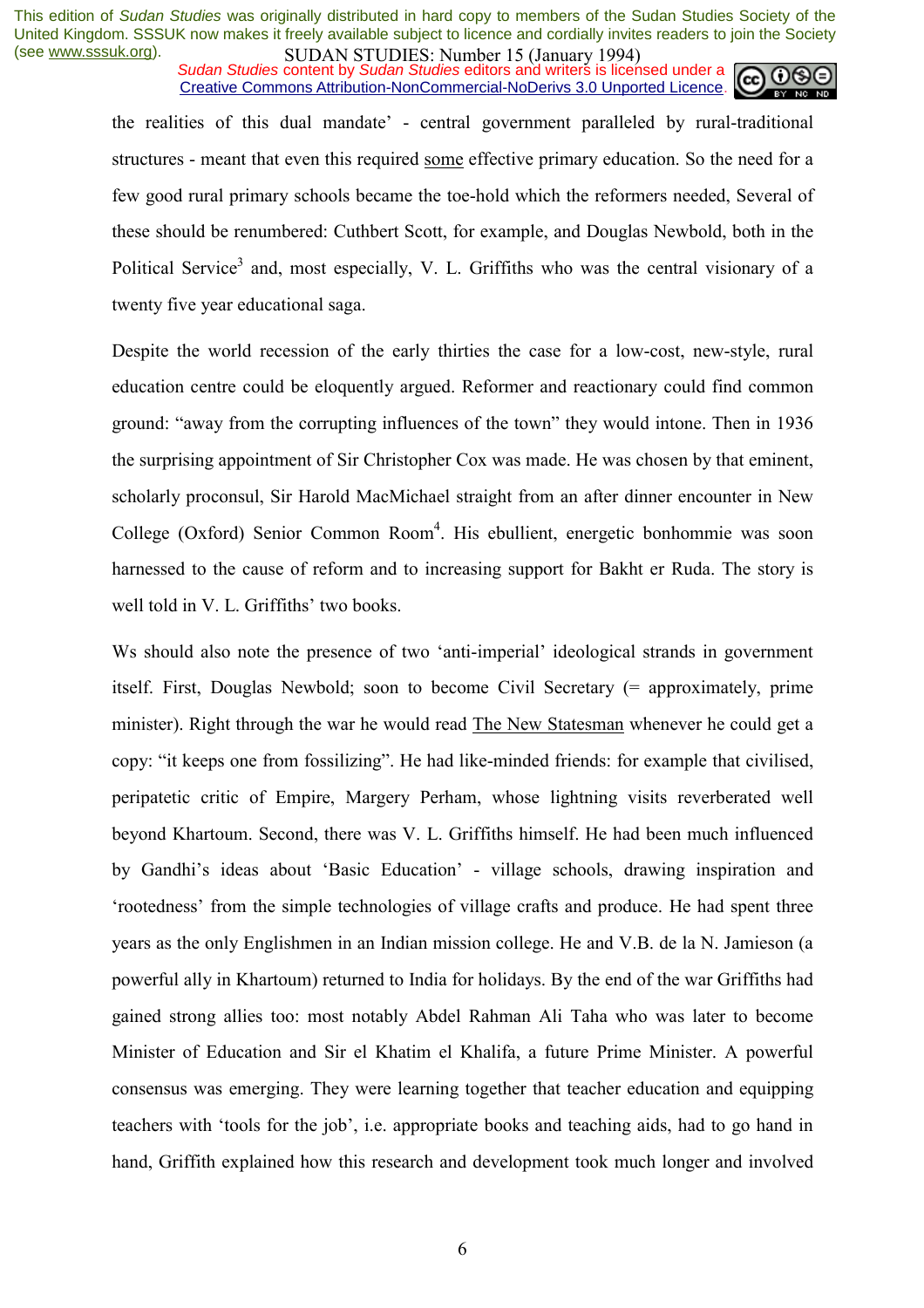*Sudan Studies* content by *Sudan Studies* editors and writers is licensed under a Creative Commons Attribution-NonCommercial-NoDerivs 3.0 Unported Licence.



more complex issues than, at first, they had expected. What, he would ask, are the natural starting points for child's interest in, and learning about science for example?

I am not arguing against teaching science in the Sudan, but only that what ërings a bell' in people's minds and gets them interested in an idea is not the same in each country, and needs to be discovered. So for these reasons we needed more time. We came to reckon on two years of experimenting, writing and checking for each one year's course in one subject, ... [There are] many advantages in concentrating such work in one centre instead of calling on scattered individuals to prepare books (ibid p. 38)

In the later 40's textbook production was forging ahead and the Publications Bureau was created to coordinate production and also to pioneer follow-up literature and adult education material. This was where I came in, deserting the embryonic University of Khartoum for the ëashramí of Bakht er Ruda. My counterpart was a scholarly Maths teacher, Awad Satti, who later became Director of Education.

The illustrations give some idea of the range of our work as it was in the late forties and early fifties. The cartoons are part of a series (designed by Adam Eissa of the Publications Bureau) to illustrate principles underlying the reformed curriculum: activity and enquiry methods and guided projects, maximising interest, rather than verbal and factual cramming. These were used by courses for older teachers who would come in for a three week refresher period. Their aim was to create understanding and support for the young, fully trained teachers who could be seen as a threat. The book list is the English version of the list of third year primary text books and printed material - all in Arabic -as it was in l950. This was when I took over from Griffiths and when the emphasis was swinging towards the reform of the Intermediate School Curriculum (i.e. of the selective middle schools).

All the books etc. were tested and developed in our local schools. The young teachers and the new material were all followed up in far-flung schools by teacher-training staff on tours of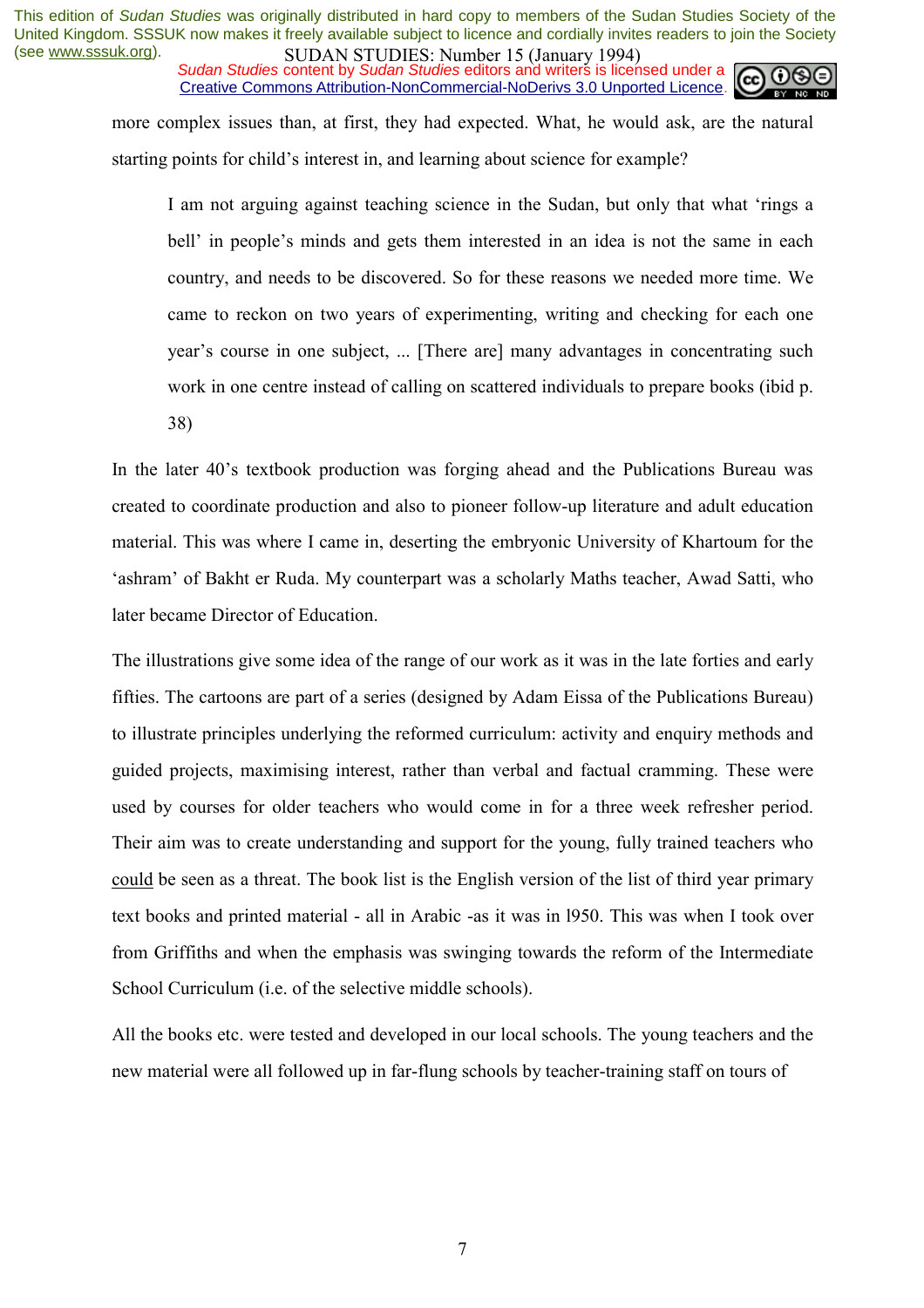*Sudan Studies* content by *Sudan Studies* editors and writers is licensed under a Creative Commons Attribution-NonCommercial-NoDerivs 3.0 Unported Licence.



| hiz<br>٠<br>Þ. | Distri-<br>imien | <b>Nome</b>                                                                         | <b>Series</b><br>No. |              |
|----------------|------------------|-------------------------------------------------------------------------------------|----------------------|--------------|
|                | Rega             | Al Ambia al Makhuba Part<br>ш<br>ماعدة ال                                           | <b>RXS:</b>          | <b>Armie</b> |
|                | $\bullet$        | Al Motaine at Mulhaka Part I<br>مقصال اد                                            | <b>RX6</b>           |              |
| \$             |                  | Al Mondia of McData Part<br>$\ddotsc$<br>A Buda                                     | 2.X.SI               |              |
| 6              |                  | Al Mahhazit al Awaliya<br>Part 192                                                  | LXU                  |              |
|                | Teacher          | <b>Yazz far Becharine</b><br>lgra' li Talementik.<br><br>Suries to Read to Children | RX 121               |              |
|                |                  | <b>Ad Takenethic</b><br><b>Ourning on the Realest</b>                               | <b>B.X.18</b>        |              |
|                |                  | Al Murshid al Arabi li theliths.<br>un Rabian'<br>$\overline{\phantom{a}}$          | <b>BLX.101</b>       |              |
| 25             |                  | Andic Handlook<br>Al Històric Thank<br>Second book of Arkheestic                    | <b>BXH</b>           | واست         |
| 25             |                  | Kinh at Hims and The Ric                                                            | <b>BLX.15</b>        |              |
| ÷.             |                  | - Third hook of Antibootic<br>Al Himb at Impiri wit Thank<br>Artifuserte Distation  | <b>RX.52</b>         |              |
|                |                  | At Himb at Inda ad Their<br>Artikaari's Masadon                                     | 1.XA                 |              |
| ä              | -                | Al Judenie al Mobalitz<br><b>Aurents: Georgia</b>                                   | 9.37.36              | Geography    |
| $\bullet$      |                  | Subai Kari al Ayak da Sudan<br>Weye of Living in the Sudan                          | <b>LX.25</b>         |              |
| 25             |                  | Sanna va Kluum Sabul Kasb<br>al Aydı ilə Sudan (25 capia:                           |                      |              |
|                |                  | of said map and picture)<br>Pictures to Wage of Links                               | <b>LX25</b>          |              |
|                | Rucher           | Munhid Suind Kash at Aysh<br>in Suize<br>ذا ابر سوال به استعلا                      | <b>LXIT</b>          |              |

kon Third Year Elementary

| ROOKS FOR THERD YEAR ELEMENTARY-comed. |                  |                                                                                                                            |                                      |                   |
|----------------------------------------|------------------|----------------------------------------------------------------------------------------------------------------------------|--------------------------------------|-------------------|
| Price .<br>$\ddot{\bm{x}}$             | Distri-<br>سنهرز | Name                                                                                                                       | Serial<br>No.                        | Sebject           |
| 22                                     | Texcher          | Nahan wa Gawaneen at Tabia<br>Ourselves and Natural Laws                                                                   | <b>R.X.21</b>                        | Science           |
| 19                                     |                  | <b>Murshid Nahau wa Gawancea</b><br><b>at Tabias'</b><br>$\ddotsc$<br>Method for Ourselves and<br><b>January Laws</b>      | $\mathbf{R} \mathbf{X}$ $\mathbf{Z}$ |                   |
| m                                      |                  | Gines Min at Madi                                                                                                          | <b>BLX.Ma</b>                        | <b>History</b>    |
| ı                                      | haya.            | Stories from the Past<br>20 Sever 5 Genu und al<br>Modi (55 copies of each)<br><i>Fictures to Stories from the</i><br>Pw.  | <b>R.X.80b</b>                       |                   |
|                                        | lecter           | Kitab al Ashehel al Yada-<br>wire war Room in Samt stins-<br>aije wazh Thalishe<br>Mandrott for second and<br>about supers | <b>R.X.18</b>                        | <b>Headquarts</b> |
|                                        | by.              | Al Kursas el Karim wed<br>Dura Addisiva in Sans ath-<br>مختلط<br>$\overline{\phantom{a}}$<br>سندرة منابقتال                | <b>M.E.IT</b>                        | بمتعقلة           |



Pages from A Handbook to Elementary Education for Boys Schools in the Sudan. (1951). Books for all subjects in the Third Year. Also, three cartoons to encourage head teachers to think sympathetically about the new methods and to be critical of verbal and factual cramming.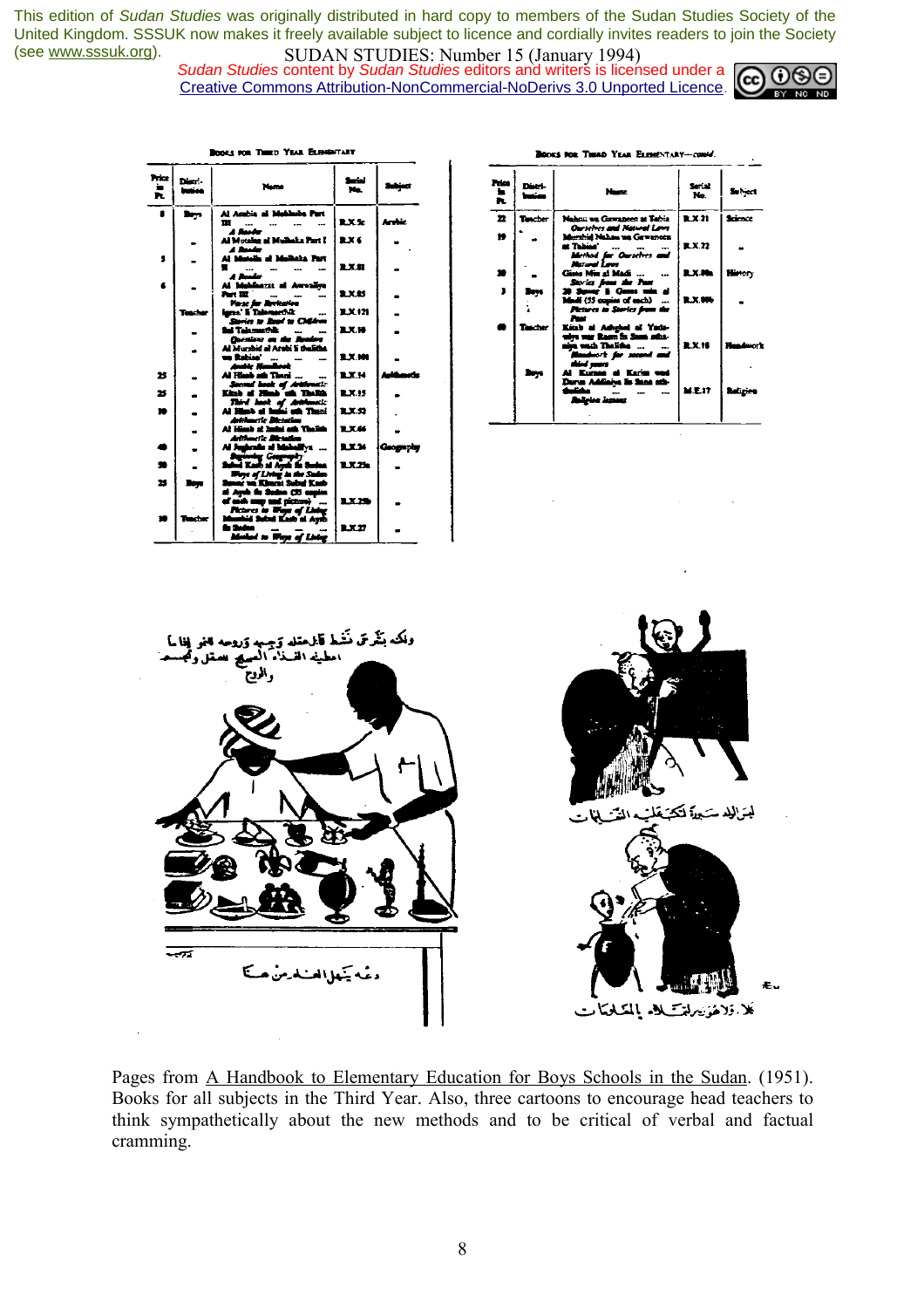*Sudan Studies* content by *Sudan Studies* editors and writers is licensed under a Creative Commons Attribution-NonCommercial-NoDerivs 3.0 Unported Licence.



inspection. This provided very necessary feedback to the reform process. Such inspection tours were complementary to the regular province education officers' inspections. But all this was putting a strain on administration and bureaucracy.

By the 1950s there were approximately 100 full (4 year) primary schools and these would have been using most of the new material and the new approach. There were also several hundred lower grade Koranic and three year schools which were only slightly touched by reform. The new Arabic Reader, Kitab a1 Atfal, would be found in many. Similarly girls' primary schools would use some of the material but women teachers took little part in the main reforms<sup>5</sup>. I would estimate that at independence, in 1955, the population of the Arabicspeaking Sudan was about 7,000,000 and that therefore something like 25% of the boys and 10% of the girls were being touched by the reforms.

It was beginning to become clear that widespread qualitative improvement was likely to be checked once primary education became widely established. What we were doing was, one can now see more clearly, only possible for a minority. We thought we were doing quite well; but in the longer run, and in our aspirations, we were building on sand.

When independence came it was natural that there should be tremendous pressure to expand. As in India, everybody's son was seen as having a field marshall's baton or a stethoscope in his adult hand. So every aspiring politician promised massive expansion. Class sizes often went from fifty up to ninety. Some of the reforms survived for a decade or more. When Griffiths revisited many of his former alumni in 1970 the reformed method and material was to be seen here and there but hardly anything had been done to update it<sup>2</sup>.

By the time of independence, what conclusions were we beginning to draw from all this effort? Some of the material which was most acceptable, which penetrated most quickly and survived longest was for Arabic and English language teaching. Notable work was done in Arabic language and literature by Abdullah Tayib and his friend and forerunner Ahmed e1 Tayib. John Bright's very effective Intermediate English language course was favoured by the 'universal language' pull but also by the exceptionally well thought-out 'practical linguistics' approach which Bright pioneered and which later spread world-wide. English as a foreign language was, then, a new subject.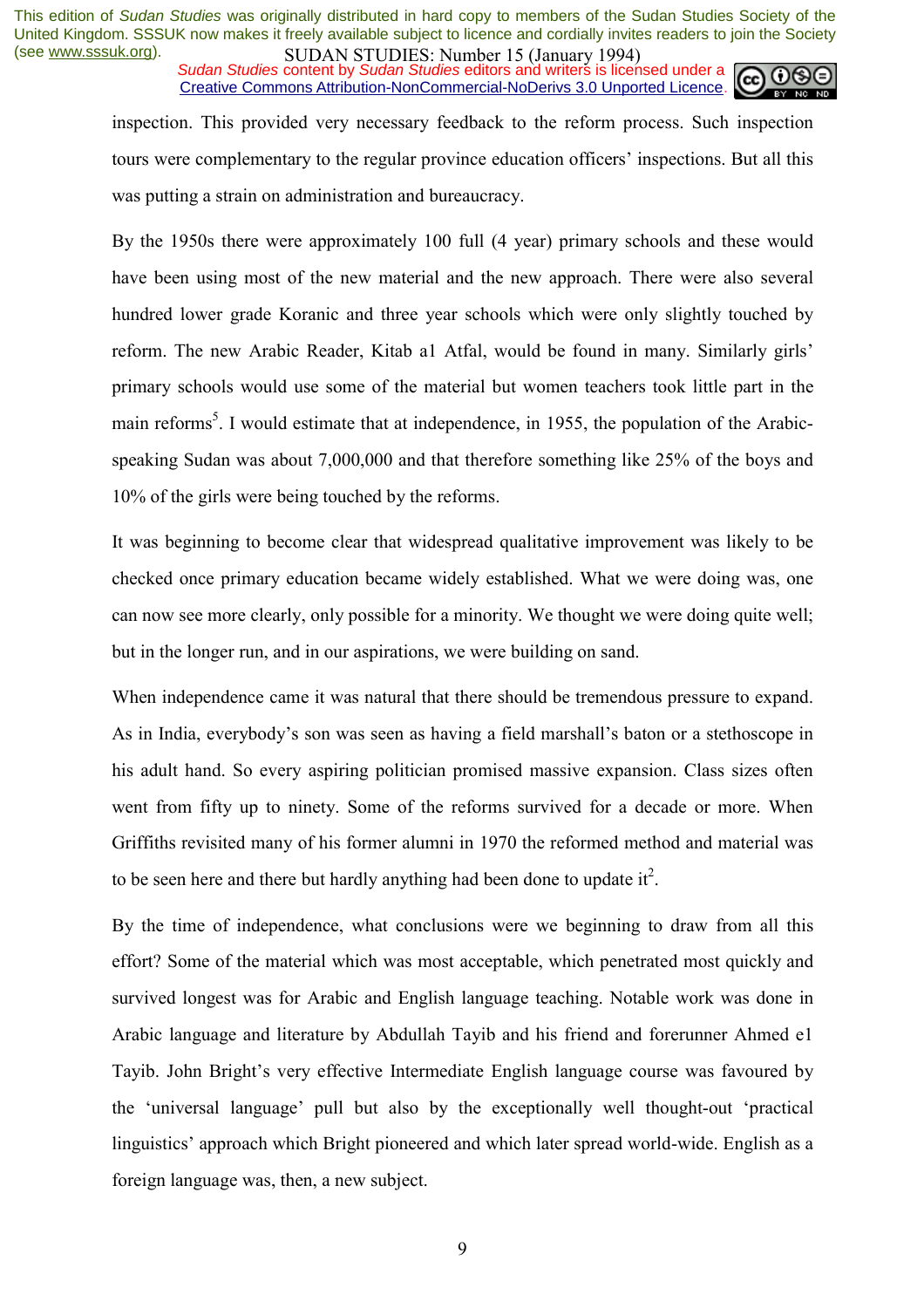*Sudan Studies* content by *Sudan Studies* editors and writers is licensed under a Creative Commons Attribution-NonCommercial-NoDerivs 3.0 Unported Licence.



Perhaps the most interesting and successful package, educationally, was the second and third year primary geography curriculum. The second year course was a simple programme involving local mapping and measuring, with visits to the mosque, market, courts etc. The third year course which was aimed at an enhanced consciousness of the Sudan's rich diversity was brilliant. The teachers' manual was a well-researched, detailed and attractive book called Ways of living in the Sudan. It contained fascinating 'anthropological' studies of how nine different families in the Sudan made their living - three modern families and six traditional ones: the engine driver of the Port Sudan train and the Azande farming family from the far south remain in mind. There was a detailed 'locality' map and two very detailed line drawings by Jean Pierre Greenlaw for each settlement. These 27 pictures and maps were the only curriculum material which children handled. The teachers' book was a rich source of farming and economic detail and of customs and traditional songs. And there was an underlying 'hidden' curriculum too; about us all being brothers and sisters, despite cultural and historic differences and of life usually being hard and requiring cooperation and effort from old and young. There was a foretaste, here, of Bruner's Man, a Course of Study. Such themes ran through other aspects of the primary course too and were evident in small moneyhandling societies and in a modified 'project method' called Topics. We knew, what people sometimes now forget, that moral education with children is best achieved subliminally and tacitly with very sparse didactic talk and plenty of active learning involving good role models.

Running through all this work there was a very important assumption about education which Griffiths represented and which he brought both from his understanding of Gandhi and from the teachings of people like Percy Nunn and James Fairgrieve at the old London Institute of Education. It was in the air long before Piaget and Bruner gave it theoretical substance. 'You learn best FROM practical, feeling-charged, aesthetic and social experience as you move TOWARDS theoretical, verbal and mathematical versions of it. Adults in a stressful world need to be able to move with confidence among different modes of knowing. So, much of a personís motivation and morality is laid down in their actions and inter-actions long before they are ready to theorise or moralise about conduct.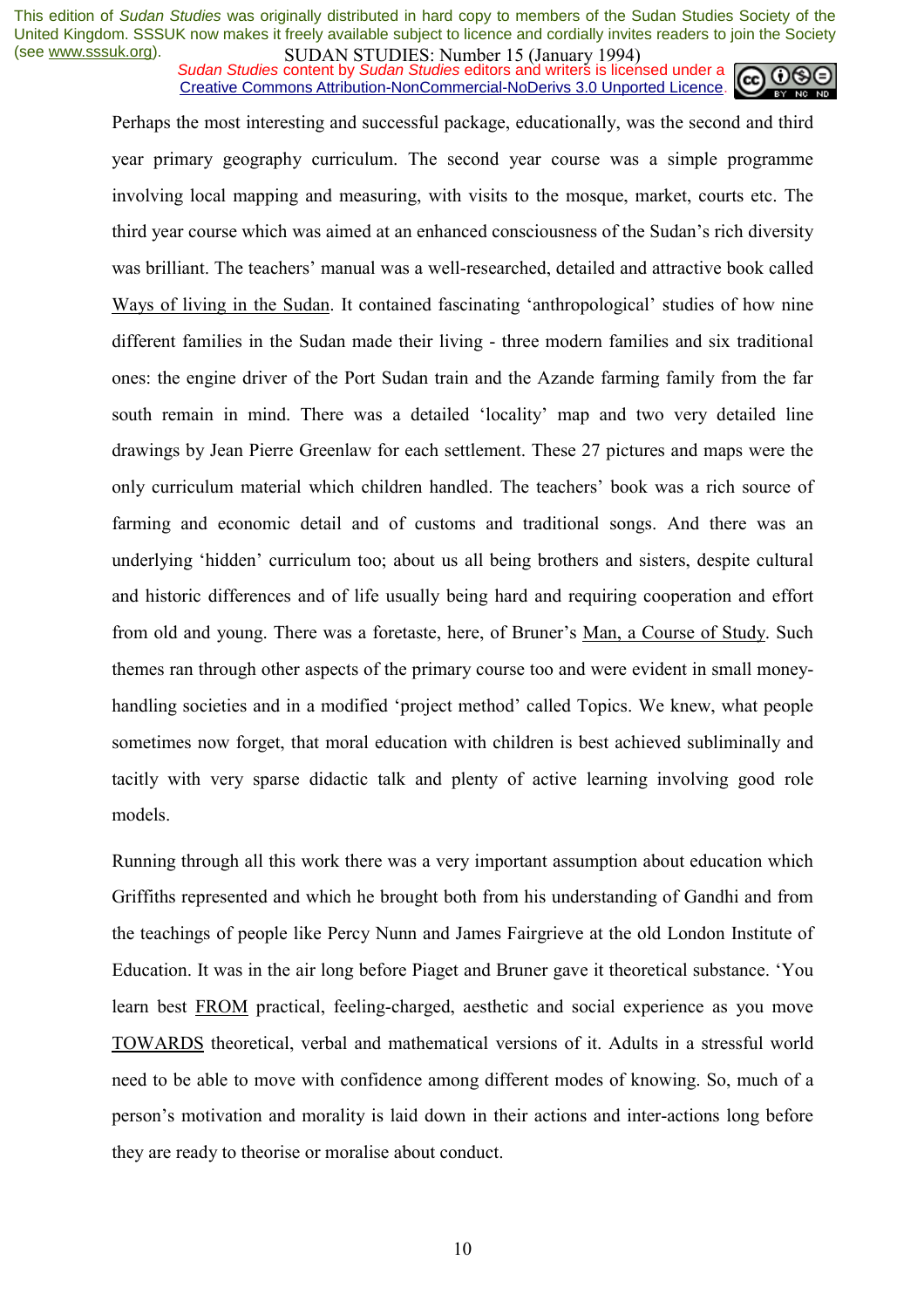*Sudan Studies* content by *Sudan Studies* editors and writers is licensed under a Creative Commons Attribution-NonCommercial-NoDerivs 3.0 Unported Licence.



It wasn't only Griffiths who was guided by such ideas. We should not forget Jean Pierre Greenlaw: a brilliant half-French artist, a guitar-playing minstrel arid seeker of wisdom. He represented and taught a set of skills and attitudes that are not easily verbalised. And many Sudanese teachers, both traditional and modern, were developing a wonderful ability to move with confidence between their rich Islamic heritage, across a cultural divide, into a more problematic 'western' universe of discourse. I think of Jemal Mohammed Abmed or Ibrahim Nour or that cheerful firebrand Mohammed Omar Bashir and many others.

The social anthropologist, Professor Ernest Gellner, has written recently about the tensions of such cultural transitions. He has lived in and studied Islamic, communist and westerncapitalist societies and he spells out a lesson that we were learning at Bakht er Ruda. The only rational way to navigate between the shifting relativism of 'anything goes' and the passionate, narrow-mindedness of the fundamentalists is to learn and cultivate what Gellner calls 'an enlightened puritanism' - the disciplined abilities and determination to seek truth and concord actively in several modes, and to cope with the ambiguities which occur where cultures meet. This means not just having more than one language. It means taking several modes of exploratory and creative work seriously and honouring their interactions: science and poetry for example. The human mind has evolved with several innate capacities or intelligences and these can be, but usually aren't, well harnessed.

Looking back on our time in Sudan, my wife, Elizabeth, and I who both worked in teacher education, often wish we had been a bit more 'bilingual'; not only in Arabic but also, in Gellner's sense, of penetrating more deeply the rich cultural colours of that great country whose people were so kind to us.

Robin A. Hodgkin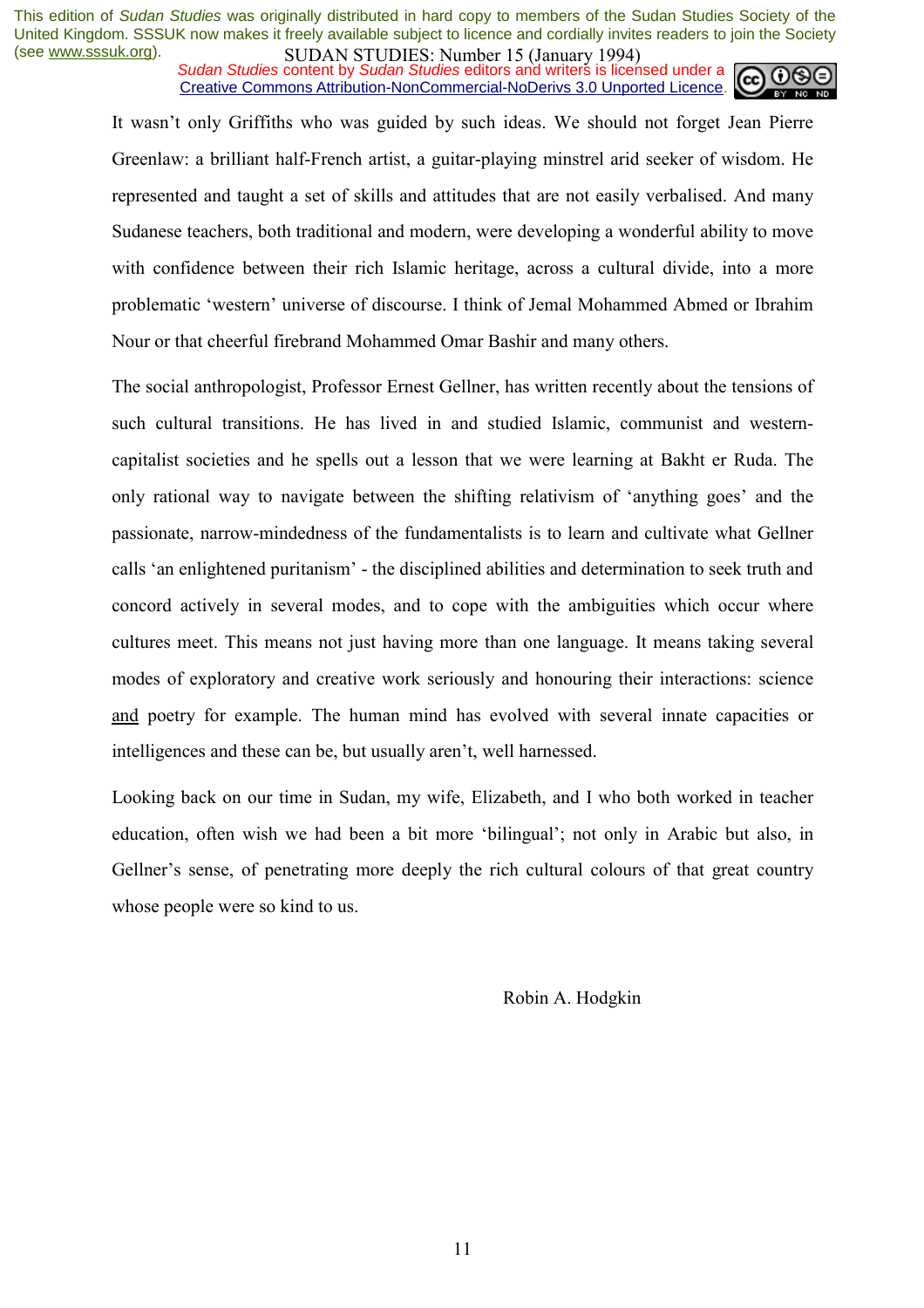*Sudan Studies* content by *Sudan Studies* editors and writers is licensed under a Creative Commons Attribution-NonCommercial-NoDerivs 3.0 Unported Licence.



- 1. The Memoirs of Babikir Bedri, Vol1 (1969). Oxford University Press. Ed. and translated by Youssif Bedri and G. C. Scott, Vol 2 (1980). Ithaca Press. Ed. and translated by Youssit Bedri and P. Hogg. Introduction by G. N. Sanderson.
- 2. Griffiths V. L. (1953) An Experiment in Education. (1951) Handbook to Elementary Schools and Boys Clubs in the Sudan. Forward by Abdel Rahman Ali Taha. (1975) Teacher-Centred: Quality in Sudan Primary Schools 1930-1970. The last contains important retrospective evaluation.
- 3. Like many of their generation, Douglas Newbold and G. C. Scott were humanised, rather than hardened, by their experience of World War I. Both developed a deep love for the Sudan and its' people. They were scholarly, stoical, ironic. See K. D. D. Henderson, The Making of the Modern Sudan, life and letters of Sir Douglas Newbold (1953) London: Faber and Faber. While Henderson's writings tend to idealise some of these characters, later commentators, such as G. N. Sanderson, present British civil servants in misleadingly uniform and reactionary colours.
- 4. As remembered by C. W. M. C's brother David. Later, from 1940-1970. Sir Christopher Cox was educational advisor to the Colonial Office and then to the Overseas Development Administration.
- 5. Ina Beasley, Before the Wind Changed: People, Places and Education in the Sudan. (1992). Oxford University Press for the British Academy. Dr Beasley concentrates on her visits to girls' schools throughout the country. There are one or two references to Bakht er Ruda.
- 6. I have written on this subject elsewhere, see Playing and Exploring (Methuen 1985). The phrase 'an enlightened puritanism' is coined by Gellner as representing a. creative middle way between the insidious relativism of 'anything goes' and a brittle fundamentalism. See his 'Squaring the ménage à trois' (Times Literary Supplement, July 31 1992). Such rational integrity characterised the most effective Sudanese and expatriate teachers during this period and enabled them to cope with many of the ambiguities generated by our cultural encounter. In a fuller version of this paper I suggest that the limits of this process were reached when Griffiths and Abdel Rahman Ali Taha began to formalise it and produce books on secular moral education as a distinct component in the curriculum without a much deeper, shared cultural and religious root. Even a rational 'enlightened puritanism' can never reach down to the largely tacit and emotional knowledge that underpins a believing community.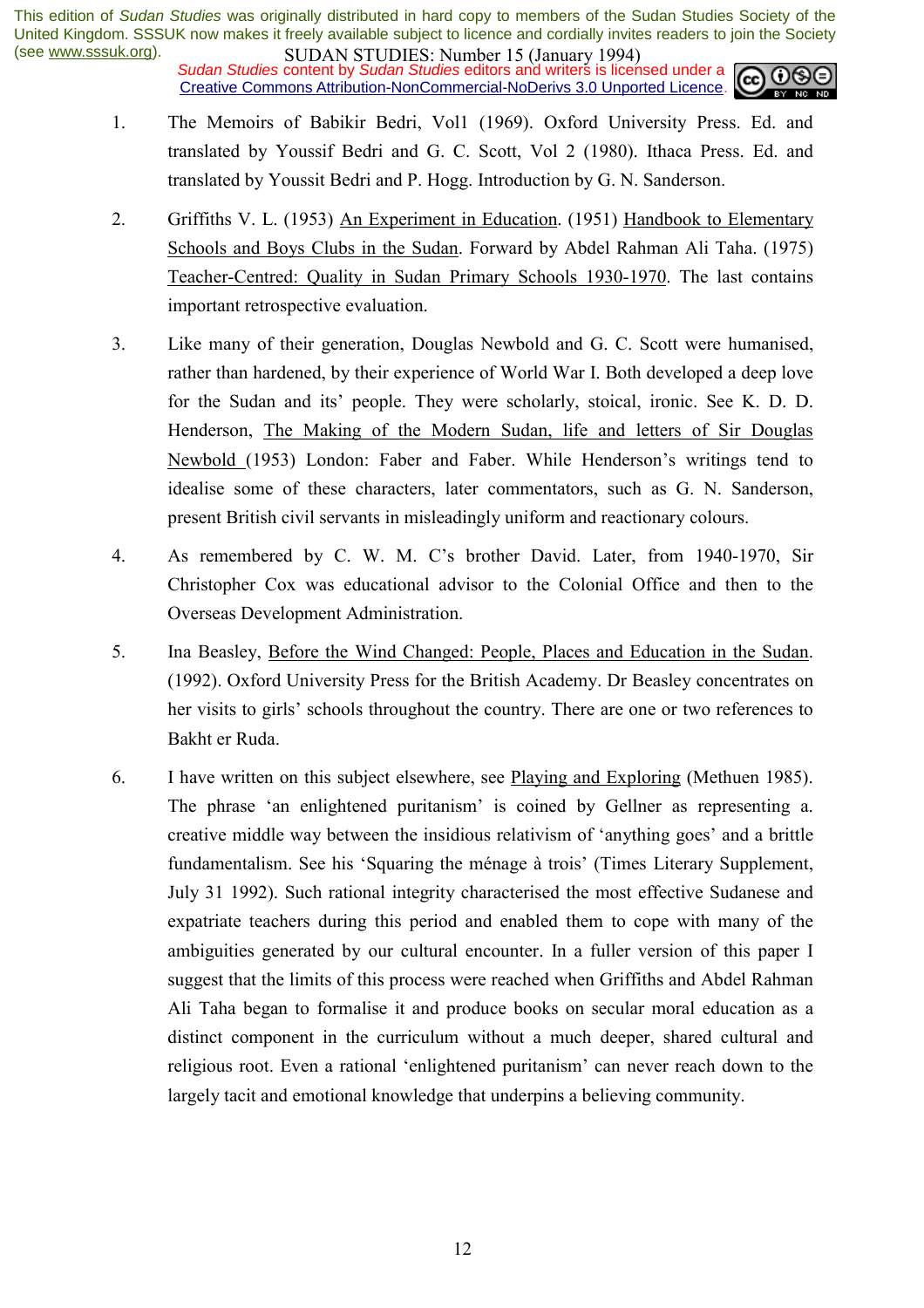*Sudan Studies* content by *Sudan Studies* editors and writers is licensed under a Creative Commons Attribution-NonCommercial-NoDerivs 3.0 Unported Licence.



### **THE TRAGEDY OF THE NUBA PEOPLE IN RELATION TO SUDAN'S CIVIL WAR**

#### **The Seeds of Crisis**

Ever since they moved into this enclave of Southern Kordofan, the Nuba people have been brutally marginalised like some other remote parts of the country, namely: the South, Darfur, the utmost north, Beja in eastern Sudan and Ingessena people of southern Blue Nile. The only difference between these regions and the Northern riverain Nubians of the Nile Valley is that the latter have been, since independence in January 1956, enjoying the spoils of power in Khartoum. These neglected yet forgotten peripheries have remained dormant until their patience has become razor-thin. Nuba fulmination against the gravity of power has been aired out by a regional organization, that is the General Union of the Nuba Mountains; and, more nationally, the Sudan National Party after the downfall of President Nimeiri. To disparage these factions, the domineering parties often refer to them as racial movements, to add insult to injury. The Nuba people's demand, and so is the rest of ruralists', is simple: let us cross the river in the same boat, they argue. So the essence of the message is unmistakably fair and just.

The people of the Nuba Mountains are bereft of economic investment, agrarian development, industrial achievement, good schooling for their posterity, basic medical services and so forth. All hopes to gain one or two of these necessities have eroded throughout the successive governments for more than three decades. Not only do the Nuba suffer in their homelands, but in cities where they live in poor conditions are also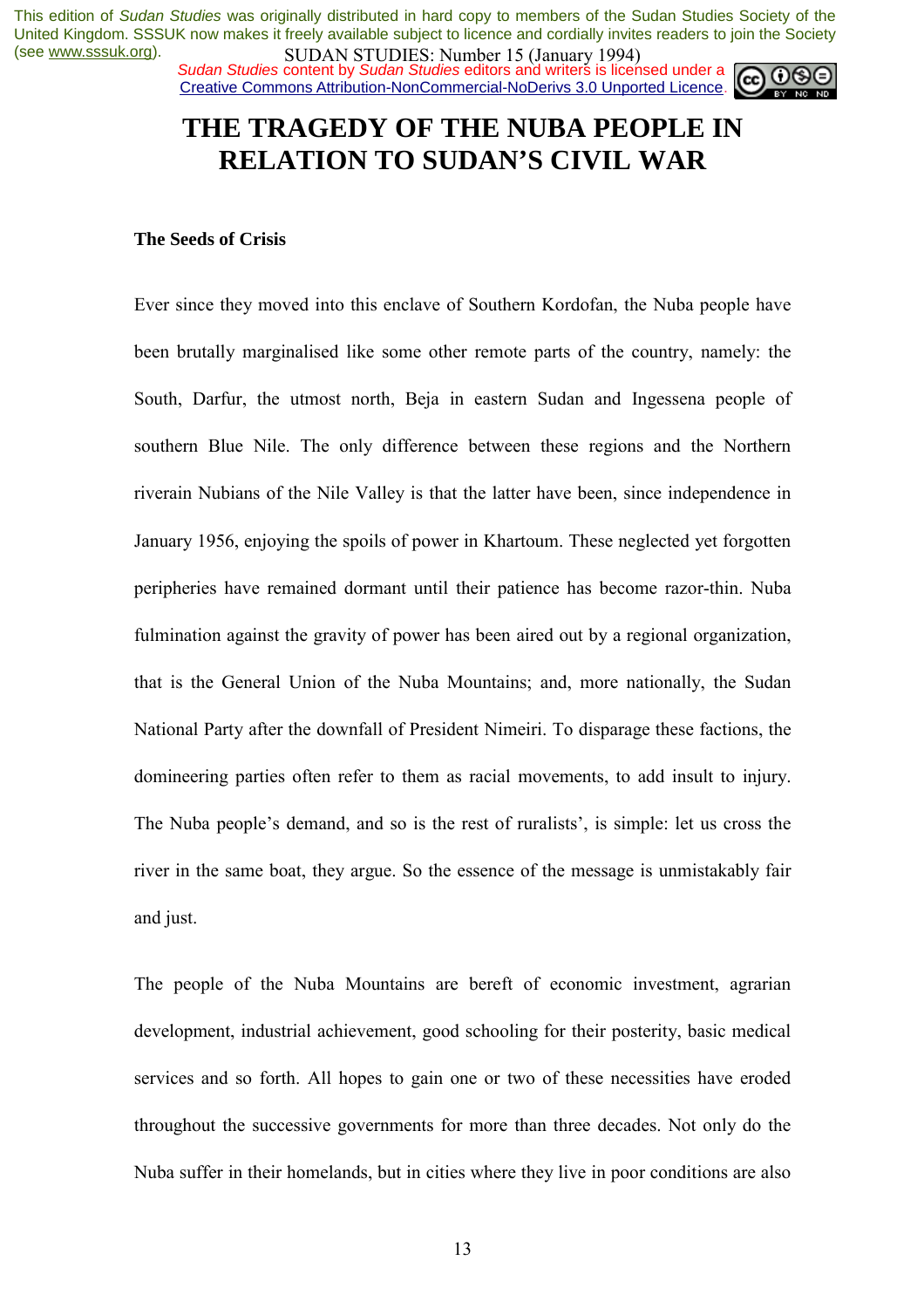*Sudan Studies* content by *Sudan Studies* editors and writers is licensed under a Creative Commons Attribution-NonCommercial-NoDerivs 3.0 Unported Licence.



subjected to social injustice and pejoratively obscene words: to name but two, *Nubawi*

(Arabic word for a person belonging to Nuba) and *gharbawi* (meaning a westerner: from western Sudan). The oppression has reached its nadir when these westerners are racially picked up amongst the town folks and thrown out of the capital just like a tumorous organ incised from an infected body and plucked away; and, consequently, creating refugees in their own country. Officially, this activity of perfidity is known as evacuating the capital from criminals and crimes; popularly, it is referred to as kasha (mass eviction).

In referring to the 'Closed District Act', the Northern elites have wasted so much a time in a barren debate that the Southern conundrum was planted by colonialism and so was the Nuba Mountains'. This credence is futile because the nationalist governments have utterly failed to address the contentious issues in the bud. Even the too little achievements accomplished by certain regimes have been aborted by the very despots. The war in the South, they claim, has acted as an impediment against developing the Southern part of the country, but what about a once phlegmatic Nuba region which, without plausible reasons, is left in lurch until the war has spread to it.

### **The Transitional Military Council**

After the demise of President Nimeiri in April 1985, the Transitional Military Council (TMC) and its moiety, the predominantly civilian cabinet, which assumed power thereafter were infested with some rigorous advocates of arming the 'Arabicized' tribes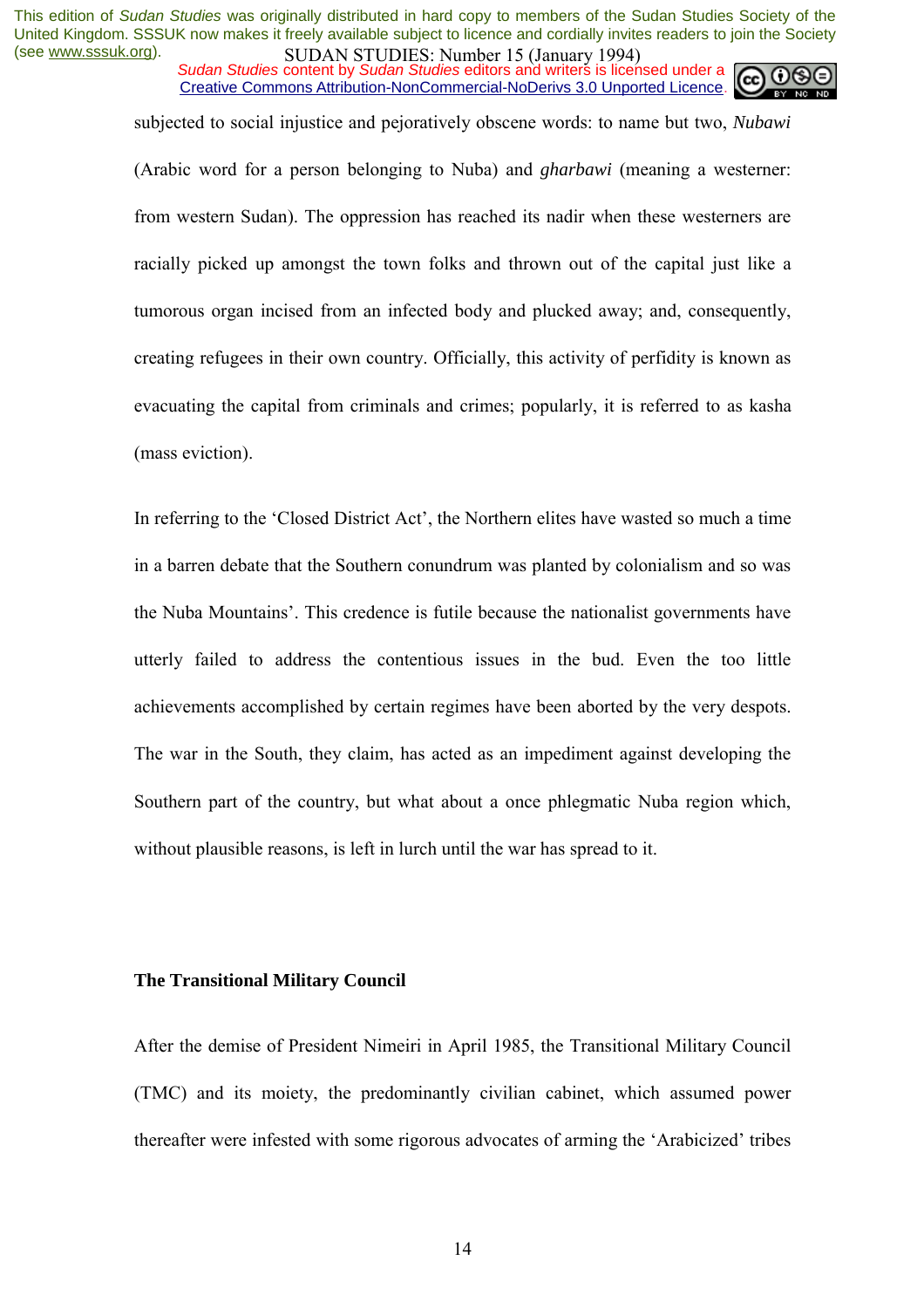*Sudan Studies* content by *Sudan Studies* editors and writers is licensed under a Creative Commons Attribution-NonCommercial-NoDerivs 3.0 Unported Licence.



of the buffer zones. The army is overstretched and outnumbered to purvey security to

farmers and pasturists as well, they insist. The Government's objectives were, ostensibly, to combat the Sudan People's Liberation Army (SPLA) and its political wing the Sudan People's Liberation Movement (SPLM); but, at its worst, the TMC was poised to wipe off the face of earth all non-Arab entities in the Nuba Mountains. This clandestine war against the Nuba went on with covert Government backing and blessing throughout the period of the TMC. The killing of the SPLA/SPLM suspects in and around Kadugli, the provincial capital of Southern Kordofan, exceedingly proceeded without public knowledge, since the media was (and is) monopolized by the same elements who were (and again are) conducting this internecine war; and, worse still, wreaking havoc with the very spartan people of the Sudan.

The most alarmingly affected areas in these early campaigns of terror and horror were the villages of Tira, Korongo, Miri, both Masakeen Twal and Gusar and so forth.

#### **The SadiqGovernment**

The inauguration of Sadiq al-Mahdi as the Sudan's Prime Minister in April 1986 was, to say the least, a fizzled hope. Sadiq tried, but to no avail, to legalize the armed militia as a paramilitary force. Euphemistically dubbed the Popular Defence Forces (PDF), the proposition was categorically rejected by the members of parliament, thanks to democracy and some peace-loving Sudanese. However, this firm opposition had, at least, bludgeoned Sadiq into backing down, but the surreptitious succour to these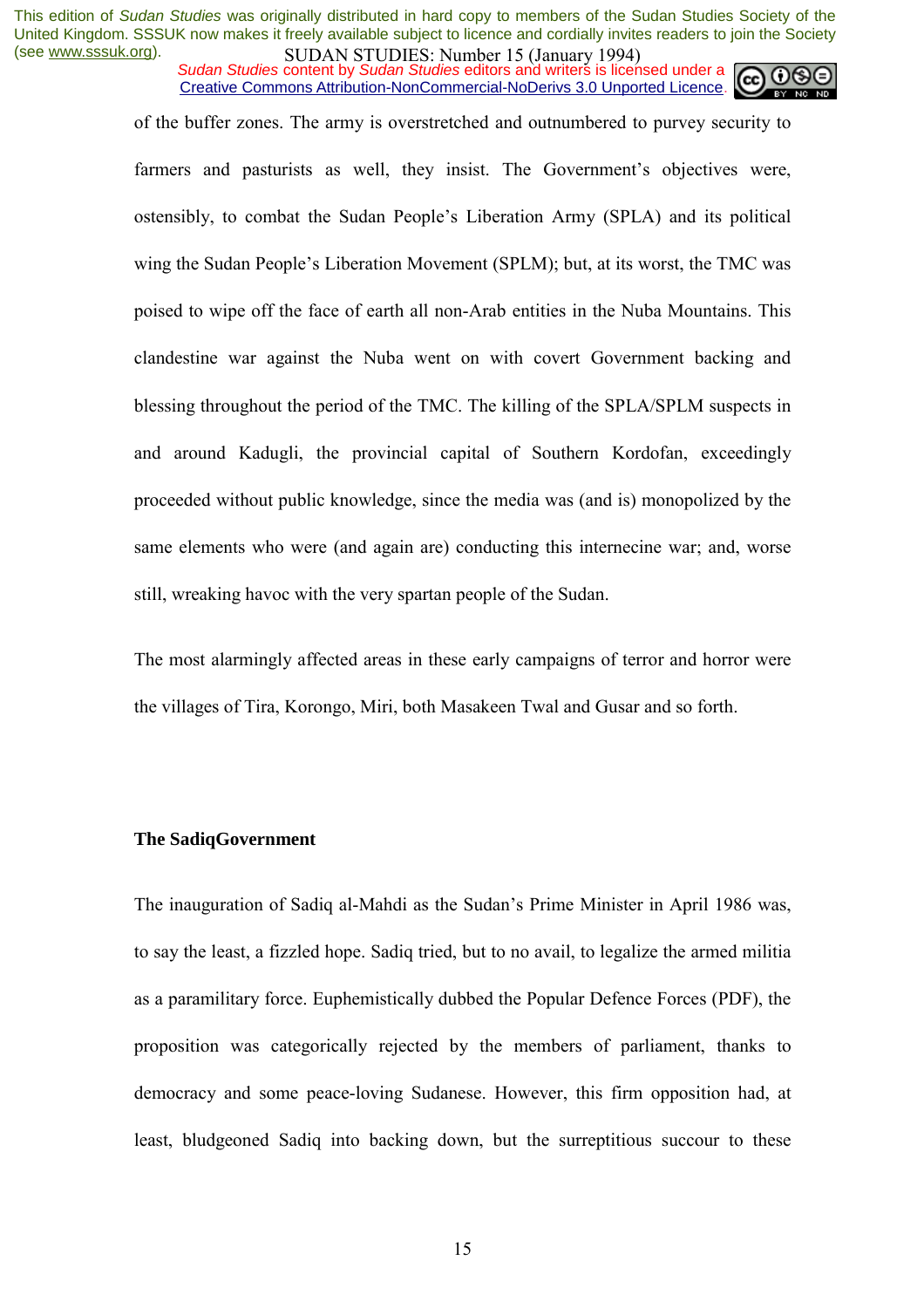*Sudan Studies* content by *Sudan Studies* editors and writers is licensed under a Creative Commons Attribution-NonCommercial-NoDerivs 3.0 Unported Licence.



perpetrators continued. So what used to be small-scale skirmishes over grazing rights,

water resources or cattle raiding turned into a martial rift.

Sadiq could have employed the democratic consensus to cease hostilities in the Nuba Mountains as a part of the missing peace, but he did not care a jot: his reticence, or rather say connivance, was the Government's practical technique and *realpolitik*. Crimes against human dignity in the Nuba areas smelt out acridly when Sadiq was deposed and the former Governor of Kordofan was designated as the key figure who, with personal satisfaction, aided and abetted the militia in the region; nevertheless, nothing was taken judicially to redress the balance of injustice.

Having reneged on their pre-election promises, political leaders were ridiculed by the people who had become less deferential to them and more cynical about the political process itself. Sudan's 'neanderthal' parties were in open disarray, racked by arguments over where they went wrong. This bickering had made things no technically different from the old order  $-I'$ *ancien regime*. The chasm separating the rich and poor in Sadiq's Sudan kept growing wider and wider, as a bevy of vested interests politicians took over the reign of power. Much to their disenchantment, the Nuba were represented by Amin Bashir Filleen as a Minister for Tourism and Motels: a very marginal portfolio created by Sadiq to keep the Nuba quiet and acquiesce in the so-called the Government of National Unity.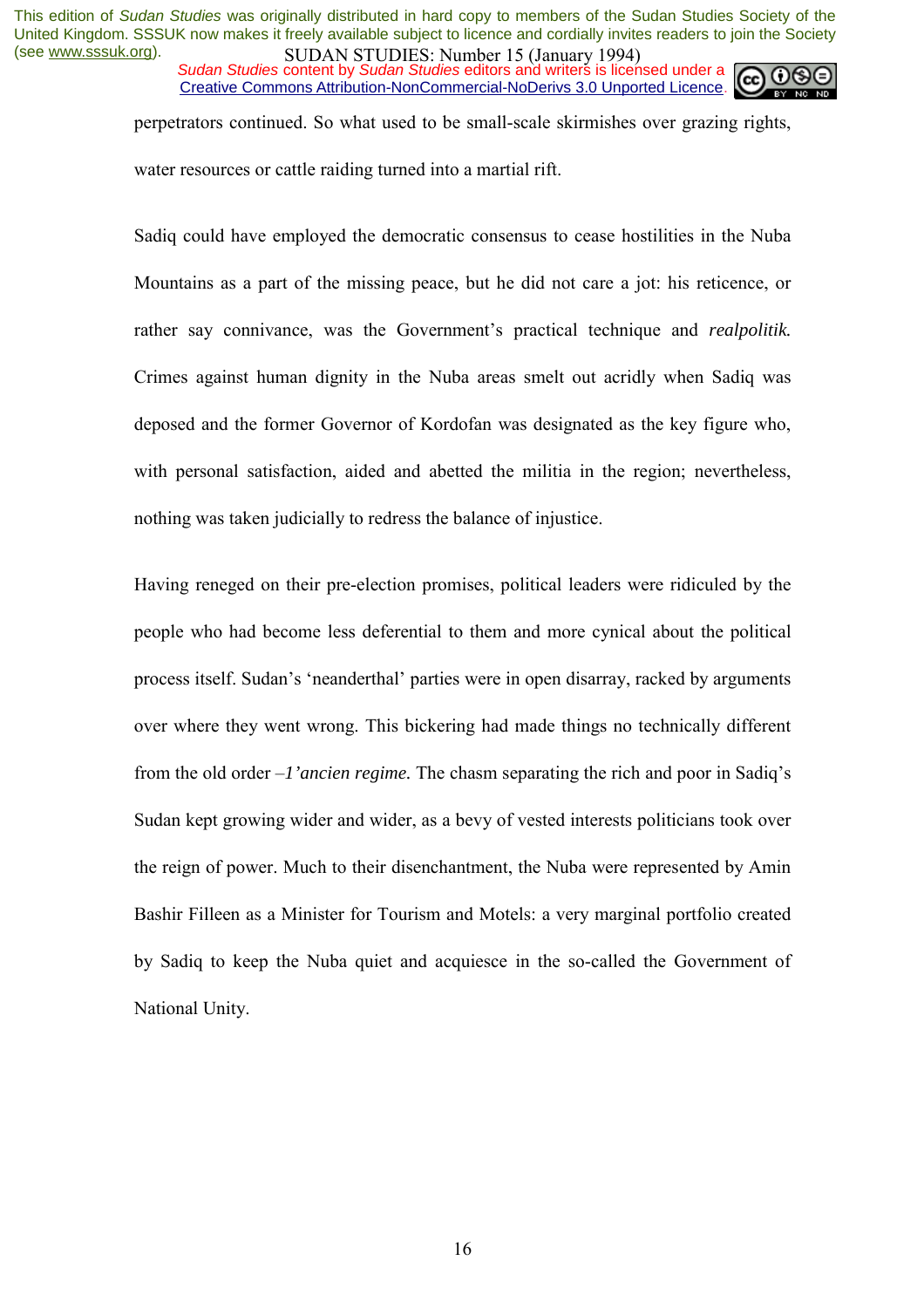*Sudan Studies* content by *Sudan Studies* editors and writers is licensed under a Creative Commons Attribution-NonCommercial-NoDerivs 3.0 Unported Licence.



### **The Bashir's Regime**

The military coup *d'etat* of Omar Hassan Ahmed al-Bashir that ousted the elected Government of Sadiq al-Mahdi was a turning point in the Nuba history. Since they usurped power in June 1989, the junta and their lackeys in Southern Kordofan have unabashedly embarked on systematically genocidal policies to obliterate all that Nuba: the inhabitants, their properties, culture are all but on the brink of eradication. Ever and anon the people are massacred in their thousands, the villages are burnt to the ground, the farms are ever and more set ablaze, cattle are plundered by these Governmentsponsored marauders, leaving devastation in their wake and promising worse to come. This is hitherto happening. These destitute villagers are not the SPLA/SPLM fighters: had they been so, then the SPLA/SPLM would have formed an army marching on its stomach that no force could hardly stand in its way. Nonetheless, these militia are granted carte *blanche* to commit so many a crime against humanity and ecology alike.

The carnage at Lagowa and Kamda on October 27, 1989 indicated that the atrocities of the Government-armed agents reached the northern areas of Southern Kordofan. More notorious still is the lynching of innocent civilians at Teimein, Julud, Kalandi, Katla, Angarku, to mention but a few. The following year by no means was not better than the previous one: still the Nuba people were (and are) to bear the brunt of the Government's wrath. The advent of Lt-Gen Bashir, first and foremost, as an alleged votary of peace has evaporated amid more disillusions and as the real course of events shows. The former Governor of Southern Kordofan in Bashir's Sudan did his role so badly in impoverishing the Nuba; and, in sequel to that, decimating the bulk of the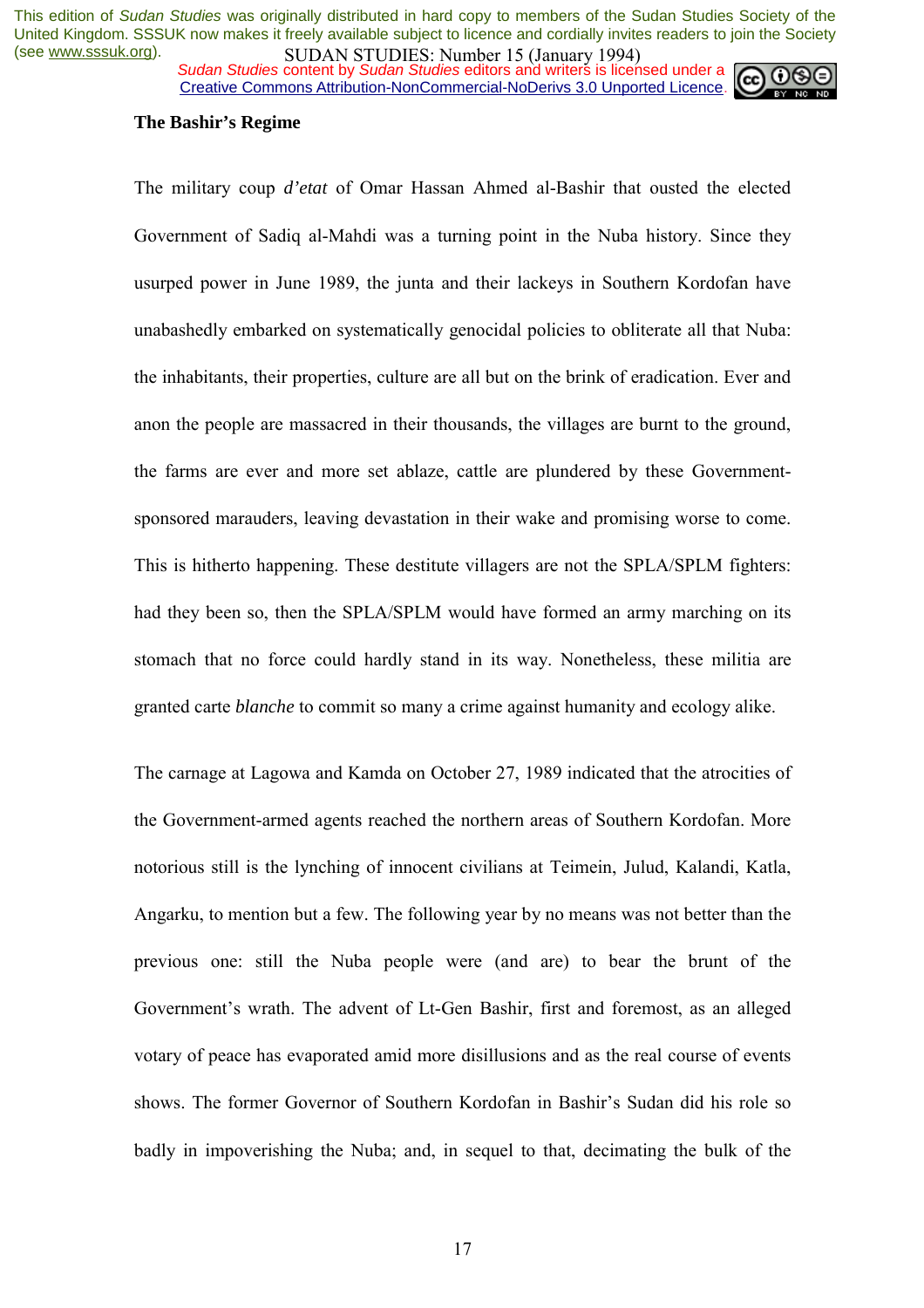*Sudan Studies* content by *Sudan Studies* editors and writers is licensed under a Creative Commons Attribution-NonCommercial-NoDerivs 3.0 Unported Licence.



population in the region. After the gangs are given guns to assist the morbid regime in its pursuit of this unwinnable conflict, the governor informed the authorities in al-Obeid, the capital of Kordofan State, and his masters in Khartoum that the people of the Nuba Mountains were well fed and bred; thus, and only thus, desisting aid from reaching the area: the consequence of this so foul an act was more death and misery.

Thence to another sort of war: not satisfied by its already human rights violations, the Government kidnapped over 5,000 children and were seen huddled in Sheikan, in al-Obeid, to be trained as future soldiers, only to return home and fight their own clansmen and women. By so doing, the children were deprived from education, let alone the freedom to choose whatsoever they envisage. The abduction of the Nuba intellectuals is now a routine measure adopted by the regime. The culprits have multiplied: the army, the military intelligence, the PDF and the newly-added body of *Mujahideen* who, with evangelical enthusiasm, are committed to the alleged jihad (holy war). There are now periodic raids against the Nuba villages to further the regime's policy of 'ethnic cleansing'. Some villages, such as: al-Nittil, al-Faus, Tundia, Sallara, Karku and so on, were attacked several times. A bunch of the instigators and abettors of popular armament during the TMC's rein were cajoled into the Bashir's Government with, of course, their old bad habits; and still more so contributed, in one way or another, to the ongoing onslaught in the Nuba area.

To the irony of destiny, the Nuba Mountains abut on Northern Kordofan in where, and in Southern Kordofan, the 'black Arabs' of Howazma and Misseiriyya, being herdsman, are coveting the Nuba animal husbandry and their arable lands. To help them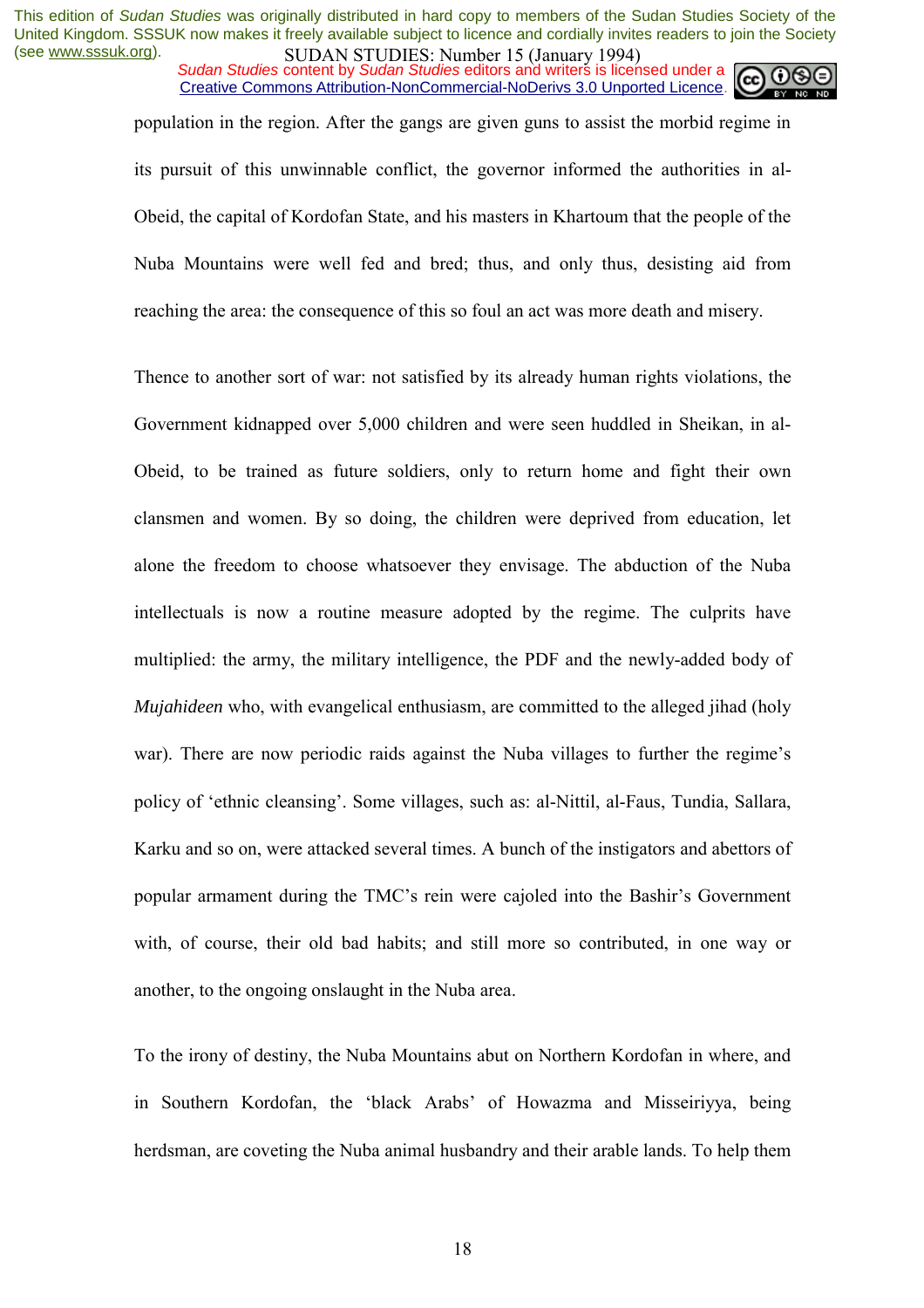*Sudan Studies* content by *Sudan Studies* editors and writers is licensed under a Creative Commons Attribution-NonCommercial-NoDerivs 3.0 Unported Licence.

in achieving their motives, the Government has unreservedly engineered a depopulation

programme; sarcastically called a ërelocation programmeí through which thousands of Nuba people are rounded up from their own homes, crammed into trucks, only to be discarded in the desert of Northern Kordofan in the so-called 'peace villages'. This forcible displacement is obnoxious and in complete antithesis to civilization. These so squalid camps can be found in Bara, Um Rawaba, al-Rahad, en-Nuhud and so on. Worse still, the virile young males are separated from females and the decrepit: the former are sent to work for the Government in the mechanized agricultural schemes, while the latter are 'donated' to wealthy Arab families as unpaid servants, carrying out menial jobs.

The latest and more sanguine 'Holocaust' had taken place in Heiban area on Christmas 1992 in which over 600 civilians were murdered in cold blood. This mass slaughter was the regimeís yule-tide greetings; and, more deplorably, the protagonists of the pogrom went away with it safe and sound.

It is obviously clear that the second Abuja peace talks in Nigeria are leading to nowhere. Since the opening of deliberations on April 26, 1993, both the Government and the SPLA/SPLM delegations have not been able to agree on the basic theme of dispute and the stumbling block of any further optimism, that is the separation of religion from state<sup>2</sup>. The Nigerian compromise, however, seems to have been rejected by both sides.

Unfortunately, the almost one-year period that lapsed since Abuja has proved to be fruitless and gained no viable progress. The ceasefire is now holding, however fragile,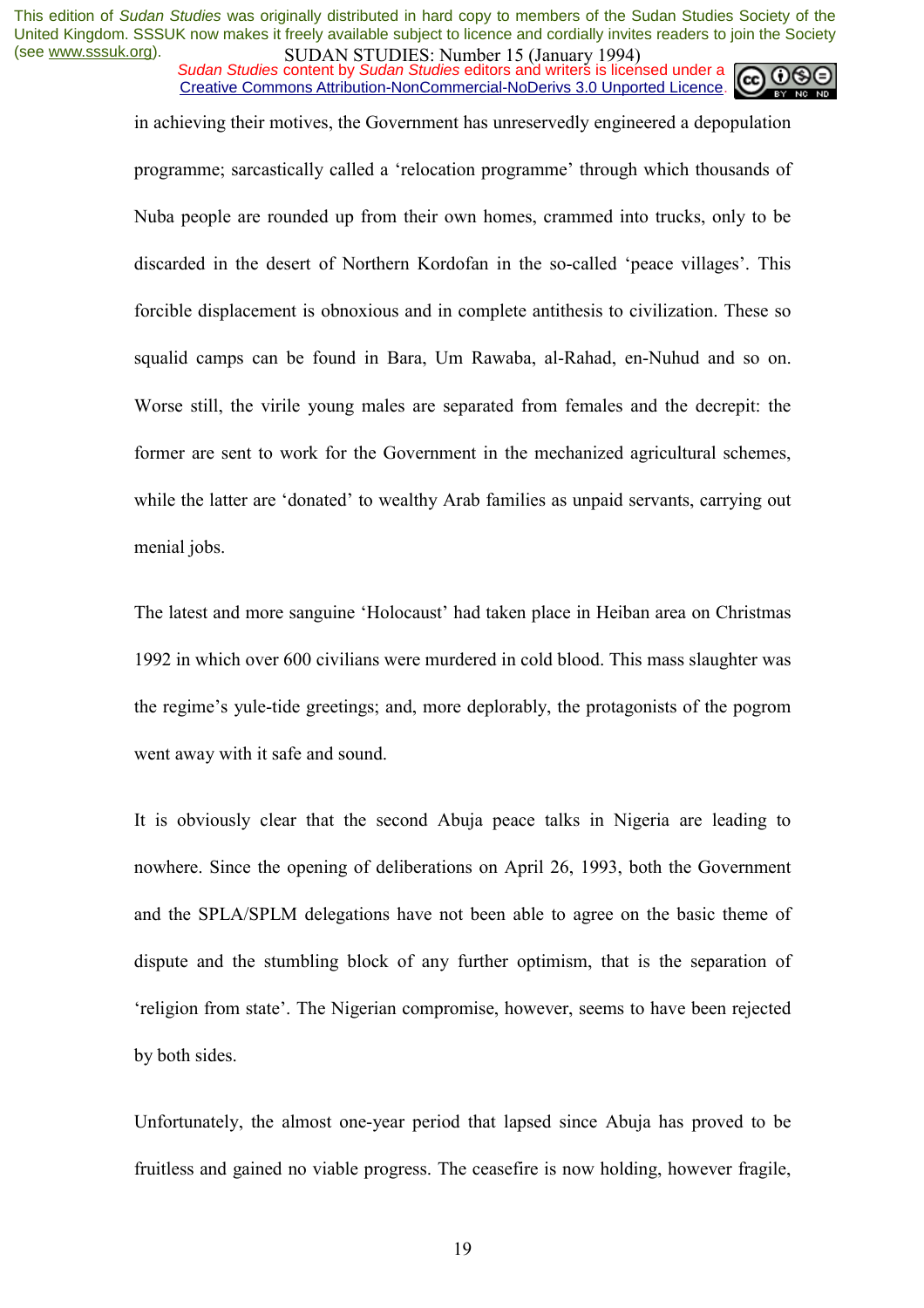*Sudan Studies* content by *Sudan Studies* editors and writers is licensed under a Creative Commons Attribution-NonCommercial-NoDerivs 3.0 Unported Licence.



it may be, but when it collapses the serial killing will continue. We appeal to the

international community to act now rather than tomorrow to stop the blood shedding

and the slaughter of the innocent who have been caught up in the crossfire.

Omer M Shurkian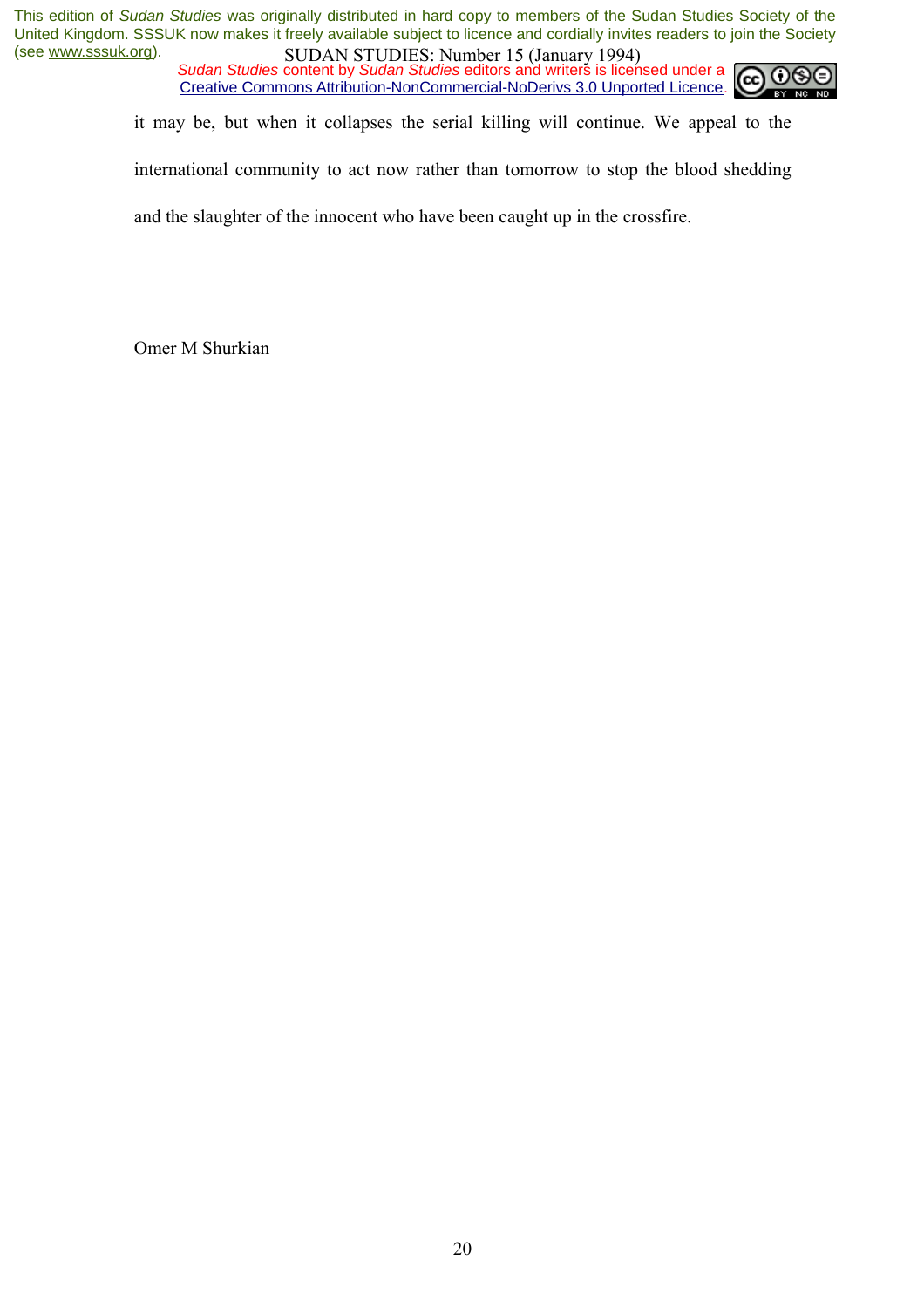*Sudan Studies* content by *Sudan Studies* editors and writers is licensed under a Creative Commons Attribution-NonCommercial-NoDerivs 3.0 Unported Licence.



### **THAT FATAL FASCINATION**

"Do not you be drawn into that fatal fascination which Sudan Territory seems to have for all Europeans of late years" — Henry Morton Stanley to A.J. Mounteney Jephson, 18th January 1889.

So wrote one of Africa's more violent foreign explorers to one of his lieutenants more than a hundred years ago. Ten years later, the Egyptian army, led by Europeans, killed more than ten thousand Mahdists at the Battle of Omdurman, or Karari as the Sudanese know it. British casualties were forty eight dead. In the next fifty seven years, the British administration lost only five members and one Police Commandant to attacks by its subjects. They on the other hand sustained hundreds of casualties as the million square miles of Sudan territory were pacified by soldiers, delineated and brought under civil administration. South Sudan was born in blood: it knew internal peace only between the killing of the Nuer prophet Gwek in 1929 and the start of the Anyanya war in 1955 - one generation.

It is hard to think of the RAF experimenting with bombs to punish recalcitrant cattle herders, but they did. When I first went to Juba in the 1970's I was told by Bertram Peat, a Nuer headmaster, how as a boy he had been bombed by the RAF while he paddled his canoe through the *Sudd*. He seemed to bear no malice and was also matter of fact about the reason for his pebble-lensed glasses: Government troops had forced his head into a bag of chilli powder and beaten it, during the Anyanya war. His eyes never recovered.

It took the Condominium thirty years completely to quieten the Sudan, with machine guns, bombs and punitive patrols. There are few alive now who can remember much of this. Instead Sudanese people today remember the law and order enforced by the British, the paternal grip of the DC and the good rains. The twenty years or so after the Second World War were tranquil in the Western world and most parts under its rule, despite the partition of India and bloody campaigns in Algeria, Malaya and Kenya. The Sudanese did not need to win their independence by force of arms, but blood flowed in the south even before the Condominium flag came down.

Thirty seven years later, at Pagerau in Bahr el Ghazal, I was shown unburied skulls and bones, burnt huts and roofs holed by rocket propelled grenades. This year I saw the effect of these same weapons on the once idyllic village of Lafon. The Kalashnikov assault rifle is ubiquitous. It is not an accurate weapon. In the Red Cross hospital in Lopeding, in Kenya, I found Kuol, a little boy from Upper Nile, a piece of his hand taken away by the same burst of fire that killed his mother. Civilians are estimated to form 90% of casualties in modern wars in Africa.

In western Europe, no one much under sixty was able to remember what civil breakdown and indiscriminate violence meant, until Yugoslavia imploded. The end of the Soviet empire has led to similar breakdowns in many parts of its former domain. As the technologically advanced nations face the twenty-first century, uncertain how to deal with the effects of global environmental, economic and political change, those they have left behind are still grappling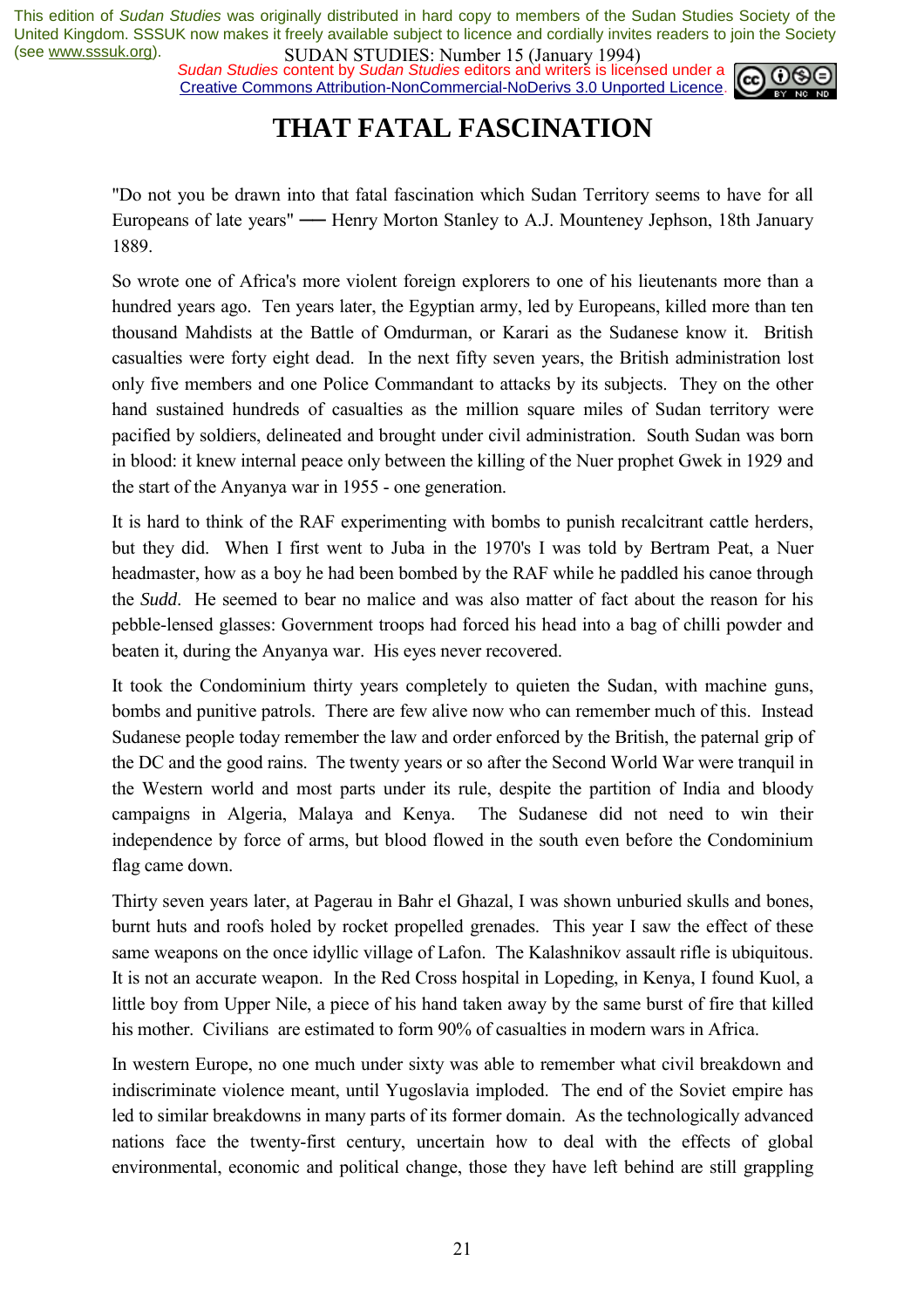*Sudan Studies* content by *Sudan Studies* editors and writers is licensed under a Creative Commons Attribution-NonCommercial-NoDerivs 3.0 Unported Licence.



with the establishment of civil society and rule by consent, which we have for so long taken for granted.

On our television screens we can watch the doomed American attempt to bring order to Mogadishu with helicopter gunships. Out technical ingenuity long ago outstripped our capacity to direct it. The UN is impotent in most of the conflicts it is called to resolve. The profession of arms is seriously compromised. When empires had to be policed or despots confronted, there was nothing dishonourable about being a soldier. Today Ukrainian soldiers trade heroin in Sarajevo, Bulgarian peace-keepers mutiny in Cambodia and ragged militias everywhere kill women and children.

Where does this leave Sudan? Trapped between a twisted Islamic renaissance and the failure of elected and imposed leaders alike, its economy collapsed and its friends few, it is near disintegration. Neglected by comparison with Somalia or Bosnia, it nonetheless receives relief on a giant scale, to which the British taxpayer has been contributing a million pounds a month. Operation Lifeline Sudan costs more money each year than the south has ever generated or cost in its entire history. The government has effectively conceded sovereignty over a vast swathe of the country to the SPLA and foreign relief workers under a UN shield.

The architects of the modern Sudan were British. Many Sudanese ask why Britain does not help them, not understanding its loss of will or power. Yet Britain remains a member of the Security Council, proud of its diplomatic expertise. Britain despatched a mediator and then troops to Yugoslavia, where we have slender historical ties. We eventually negotiated a peaceful settlement for Rhodesia and we invented safe havens for the Kurds. Whilst finally Sudanese salvation must rest in Sudanese hands, Britain is well placed to assist. It refuses to try. When asked why, diplomats point out the lack of public pressure on our politicians, or the lack of British interests, or claim there is no will to stop fighting. American, Dutch, Norwegian, Kenya, Eritrean, Ethiopian and Ugandan diplomats have at least tried. When will we?

P.E. Winter.

December 1993.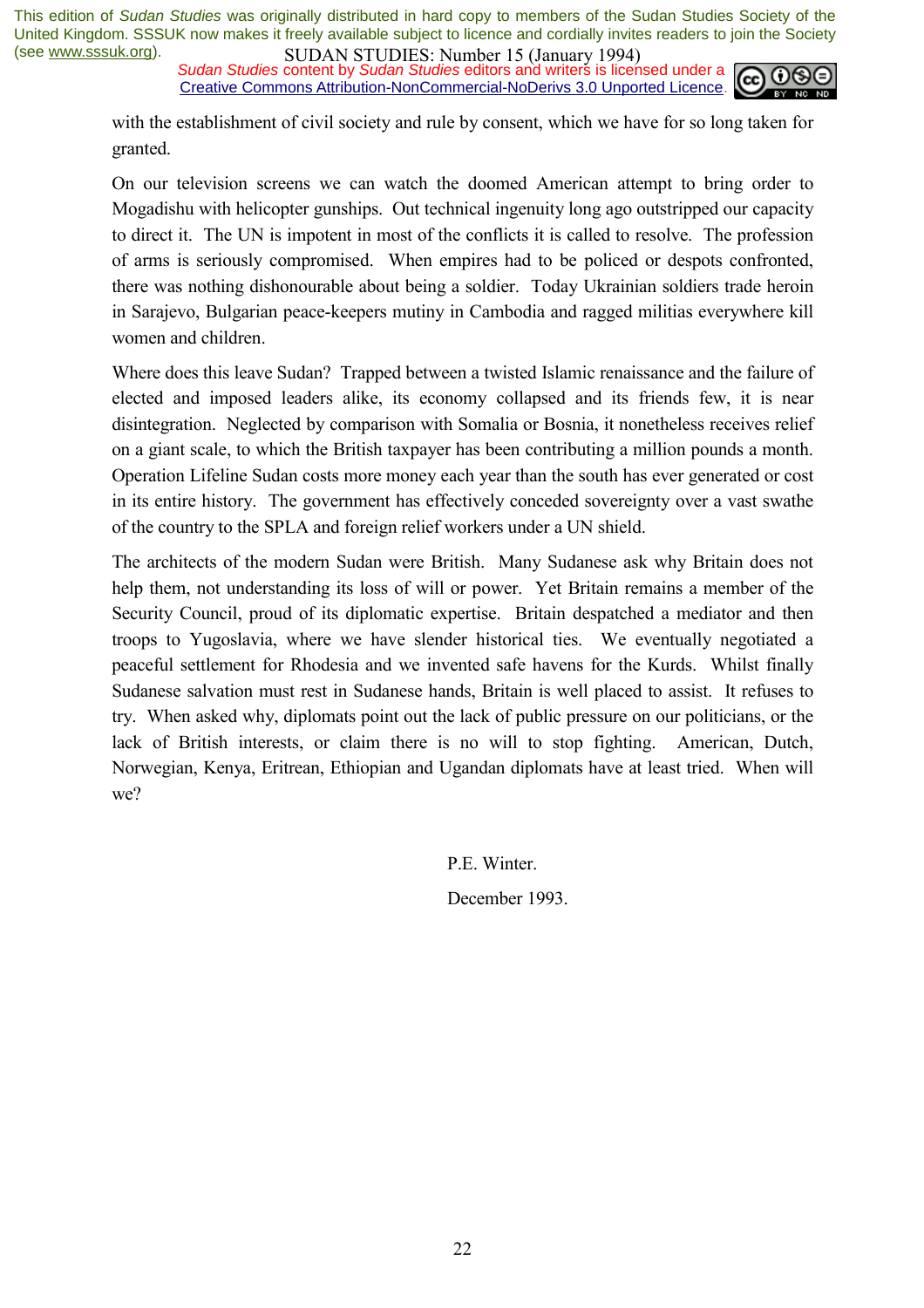*Sudan Studies* content by *Sudan Studies* editors and writers is licensed under a Creative Commons Attribution-NonCommercial-NoDerivs 3.0 Unported Licence.



## **'HUMAR AN NOOM'**  lain Marshall

The condition known as 'noctambulism' which is less obscurely defined in dictionaries as 'somnambulism' and is spoken of in the English-speaking world as 'sleep-walking' finds expression in northern Sudan in a colloquial phrase about a donkey.

This 'donkey of sleep' ["**humar an noom**"] first blundered across my path on a clear night, on the east bank of the Nile, between the villages of Argo and Burgeig. I was staying with a family who occupied one of a small cluster of government houses. The father and several of his sons worked at the nearby pumping station which poured gallons of Nile water into the irrigation channels [**"jadwalls"**] of farmers up and down the river.

On the first day of my visit I was introduced to the neighbours, and after a swim in the Nile, was taken on a guided tour of the area, visiting the family's cattle and the huge water pump itself. In the evening we dined on fish which had been stranded in a bend in one of the pumpís massive pipes. The fish was delicious but the water with which we washed the meal down contained a hint of benzene. It too had been drawn from the metal guts of the machine.

It was an oppressively hot evening, the final nuance of discomfort being provided by squadrons of 'dive-bombing mosquitoes, whose tormenting screeches and whirrings, greatly surpassed the itchy swellings resulting from a bite, as a form of mental torture.

At night when I was expecting to be shown to a bed somewhere in the yard, I was instructed to go after my male hosts who inexplicably clambered onto the roof of the house. On following I was surprised to find six beds [**"angarebs"**] laid out under the open skies on the narrow iron roof. The house could hold all of this on its 'head' because it was government built and constructed of corrugated iron. The mud and **"jariid"** roofs of locally made houses could not have supported such a weight, **"jariid"** being nothing stronger than straightened palm branches stripped of their leaves.

As we lay above the mosquitoes, gazing at the stars and enjoying the breeze, I tried to explain, in an attempt at humour, that I hoped I did not walk in my sleep to be woken unceremoniously after falling to the street below. My host, Mohammed, choosing to overlook the joke, implored me to descend and sleep in the yard if I really thought it likely that ì**humar an noom"** would take possession of me during the night. Being less than enthusiastic about the prospect of a night at ground level, deprived of the wafting breeze and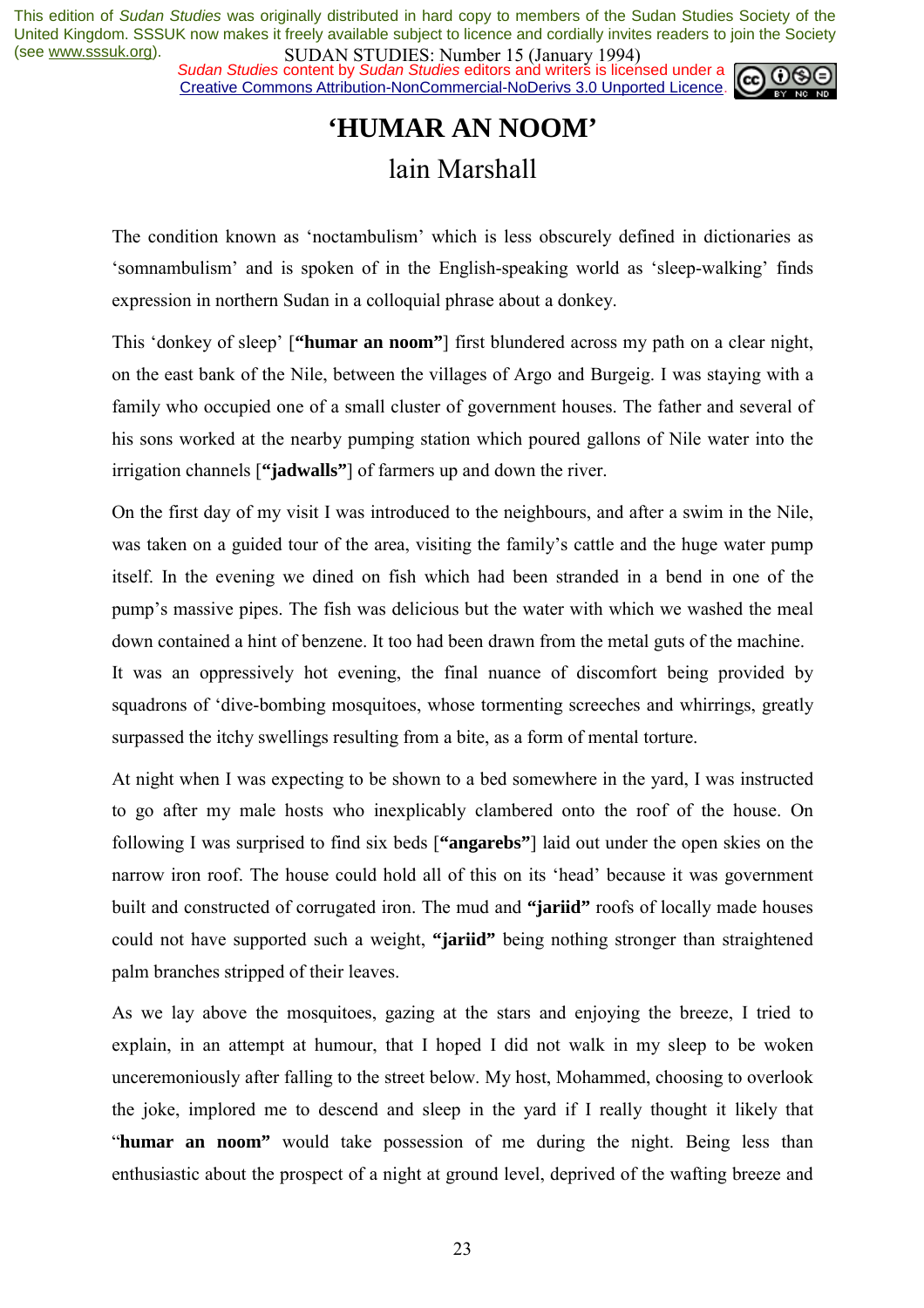*Sudan Studies* content by *Sudan Studies* editors and writers is licensed under a Creative Commons Attribution-NonCommercial-NoDerivs 3.0 Unported Licence.



at the mercy of the mosquitoes, I elected to stay on the head of the house [**"rass al beet"**], and in doing so, gained a lasting memory of my visit, after sleeping more like **"hajar an noom"**, the stone of sleep than the donkey.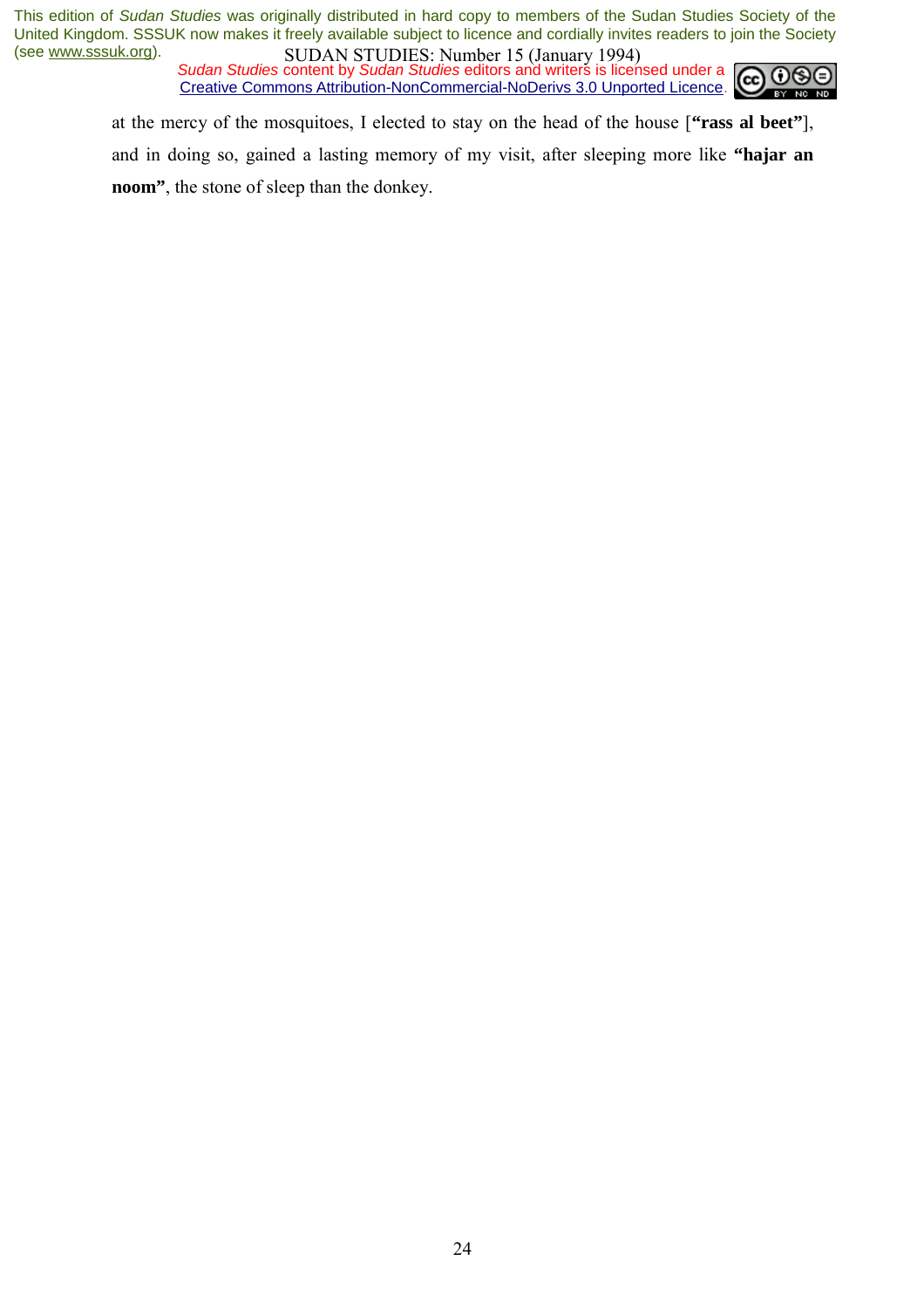*Sudan Studies* content by *Sudan Studies* editors and writers is licensed under a Creative Commons Attribution-NonCommercial-NoDerivs 3.0 Unported Licence.



### **PORT SUDAN:**

### **THE EVOLUTION OF A COLONIAL CITY**

### **By Kenneth J. Perkins**

Boulder: Westview Press, 1993

In Port Sudan: Evolution of a Colonial City, Kenneth J. Perkins charts the development of Port Sudan from its founding by Condominium officials in 1904 to the early 1950s. Established at Marsa Shaykh Marghuth, an uninhabited site noted only for the tomb of a local saint, Port Sudan afforded authorities the chance to start from scratch in the planning of a city. For this reason, Perkins sees Port Sudan as a particularly interesting case study in colonial city planning, comparable in some ways to Morocco's Kenitra (established 1913) and Egypt's Port Said (established 1859)

Although the author organizes his narrative along chronological lines, he devotes special attention to a few resurfacing themes. One of these themes is the relationship between Port Sudan and the centuries-old trading depot of Suakin, and the way in which the former quickly supplanted the latter. (Suakin had for long been an important Red Sea port, acquired by the Ottomans in the sixteenth century, leased by Muhammad Ali in the 1840s, and formally ceded to Egypt in 1865.) Suakin might have continued to serve as the pre-eminent Sudanesea port of the twentieth century, had not British Condominium authorities deemed its offshore coral reefs a hindrance to steamer traffic. The British used this topographical reason to justify the foundation of Port Sudan. They made Port Sudan the terminus for the Nile-Red Sea railway, and hence the hub of Sudanese export and import trade, eclipsing Suakin in the process.

In contrast to the British, Egyptian leaders tended to view the shift from Suakin to Port Sudan in gloomy terms. Some Egyptians saw the new port and railway facilities at Port Sudan as an attempt to siphon off trade from the traditional Nile trade routes that led into Egypt. Others saw it as an attempt to weaken Egypt s position-politically and economically speaking-on the Red Sea coast; Suakin, after all, had been an Egyptian sphere of influence. Moreover, whereas Egypt footed much of the bill for the development of Port Sudan, the British gave Egyptians little voice in the cityís development. The case of Port Sudan added fuel to the fire of Egyptian nationalism and anti-British sentiment for many years to come.

An equally salient theme relates to the problem of labour supply. For most of the years before World War II, authorities grappled with the problem of labour shortages. Men were needed for work on the docks and railways in particular, but also for jobs in the construction industry, oil and coal storage facilities, dye and salt works, and other small industrial and commercial enterprises. Much to the chagrin of the authorities, the local Beja population proved reluctant to work steadily or in great numbers; those who did work were regarded by authorities as being lazy and unreliable. The situation forced authorities to recruit labour from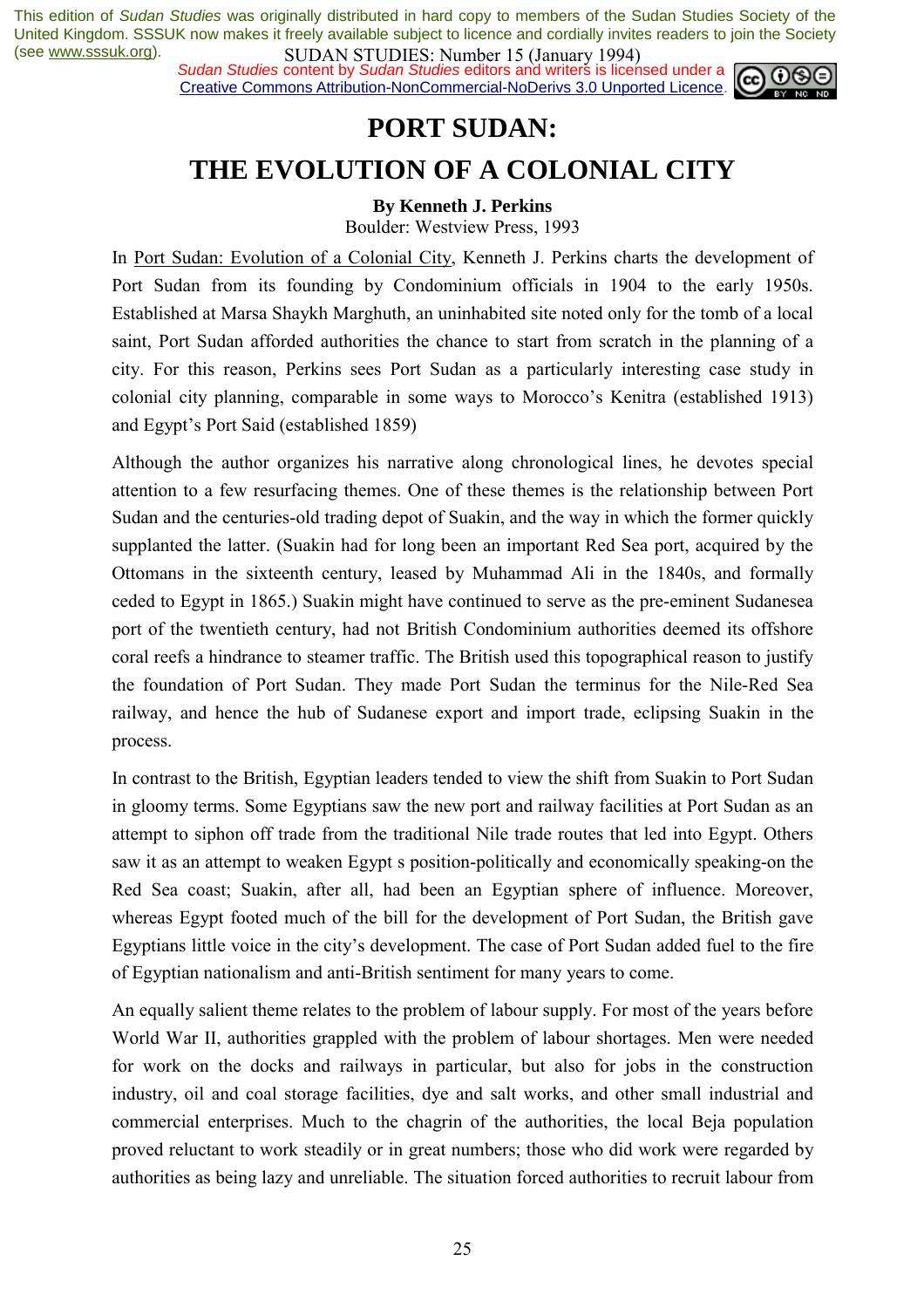*Sudan Studies* content by *Sudan Studies* editors and writers is licensed under a Creative Commons Attribution-NonCommercial-NoDerivs 3.0 Unported Licence.



other regions -from Dongola and Berber provinces in the Sudan, as well as from Upper Egypt, Jidda, and Yemen. The division of labour typically fell along ethnic lines, with Yemenis generally in the most highly-skilled and highly-paid dock positions, and with irregular Beja workers performing the most arduous work as stevedores. Over time, Beja representation in the Port Sudan work force slowly increased. Still, it was only after World War II that a series of droughts pushed impoverished Beja into Port Sudan in great numbers, thereby exacerbating problems in urban overcrowding, poverty, and unemployment.

One may perhaps describe a third theme in the book as the inequitable distribution of resources and amenities within the city, an imbalance that reflected the inequitable distribution in wealth and power. Condominium officials planned construction work, road building, water supplies, sanitation facilities, and the like with the European population of Port Sudan in mind first and foremost, and with wealthy Sudanese and prosperous foreign trading communities in mind thereafter. The result was that Port Sudan quickly fell behind in provisioning the labouring populace of migrant and settled workers, and never caught up. Erratic attempts to build cheap housing or to enforce sanitation codes did not suffice to stem the tide of urban overcrowding in the slums that sprang up on the city's outskirts. Thus Port Sudan sailed into the era of independence dragging a host of urban ills in its trail.

Port Sudan: The Evolution of a Colonial City is a valuable case study in colonial urban development. It does, however, fit into a much larger picture of colonial-era African urbanization. The troubles that Port Sudan faced, in regard to labour supply, housing, overcrowding, and the like, bear many parallels with situations in Nairobi, Dakar, and other cities of colonial-era Africa. Perkins might have strengthened his study by placing greater emphasis on these comparative dimensions.

While planning African cities, colonial-era authorities targeted their remarkable achievements in engineering and technology largely for communities of Europeans and African elites. Assuming that the labourers they recruited would somehow be only temporarily or extraneously associated with the city, they largely overlooked the needy of the lower classes. Nor did they anticipate the rural-to-urban exoduses that would soon breed poverty and despair in the city peripheries, and aggravate already imbalanced distributions of wealth. Even so, to say that colonial-era authorities, in Port Sudan and elsewhere, sadly misunderstood their mandates in the planning of African cities, is a luxury afforded only to those with the benefit of hindsight.

Heather J. Sharkey Princeton, New Jersey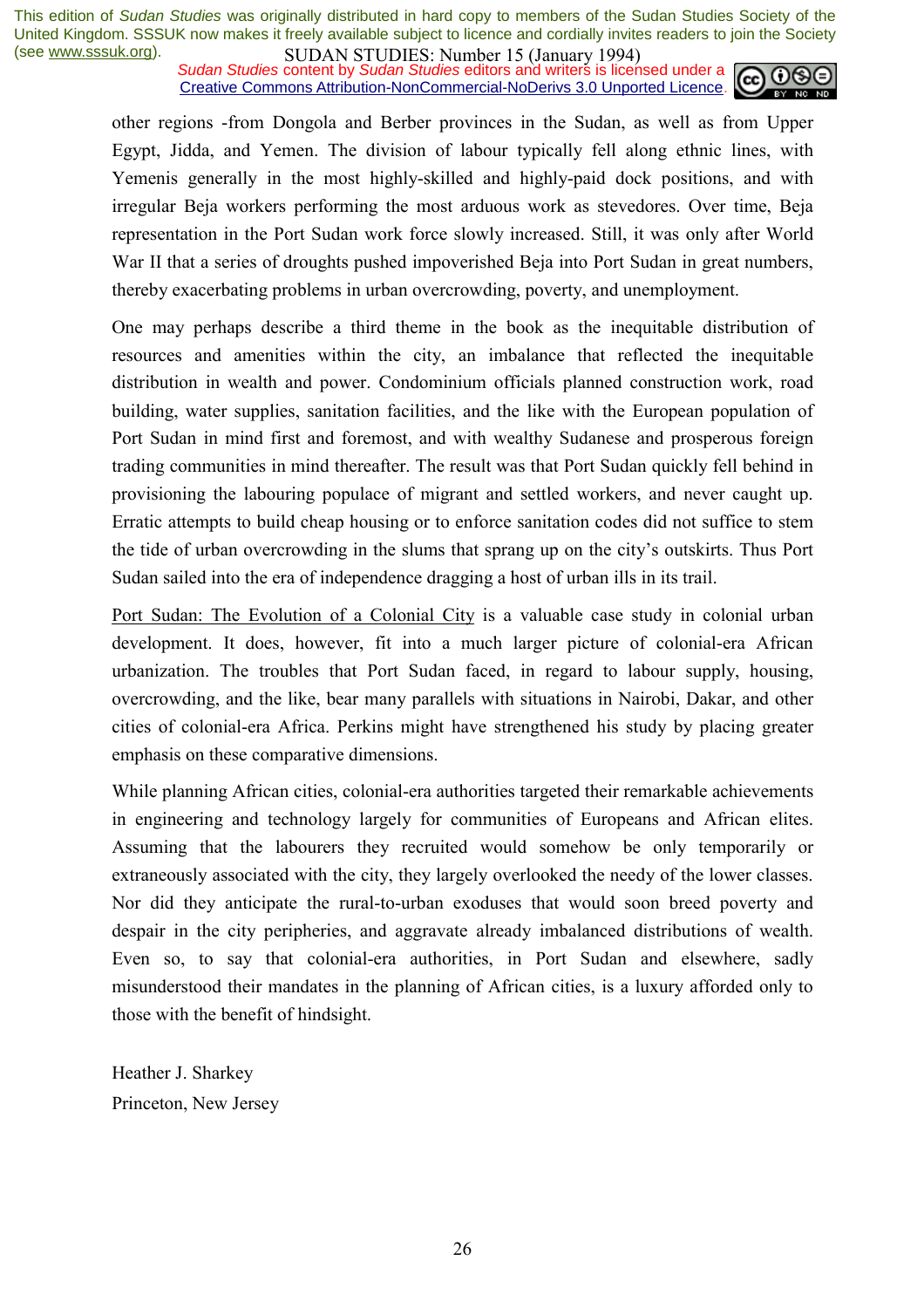*Sudan Studies* content by *Sudan Studies* editors and writers is licensed under a Creative Commons Attribution-NonCommercial-NoDerivs 3.0 Unported Licence.

### **GOVERNING THE NUER: DOCUMENTS IN NUER HISTORY AND ETHNOGRAPHY. 1922-1931. BY PERCY CORIAT**

Edited with Introduction and Notes by Douglas H. Johnson

JASCJ Occasional Papers Series. no.9. ISBN 1-70047-45-1 (Pb): £16.95. Sept 1993

Percy Coriat is only recalled by most social anthropologists and, I suspect, by most students of the Sudan as a name which is respectfully footnoted in each of Evans-Pritchard's three classic Nuer ethnographies. This book does at least three useful things:- (1) it gives flesh and blood to the ghost in the footnotes: (2) rescues some archival papers (often faint carbon) on the Nuer which would certainly have disappeared but for the editor's unique combination of scholarship, enterprise and energy: (3) provides a series of insights about what it was like both to attempt to govern Nuer in the nineteen twenties and to be a governed Nuer. It has to be a part of the "small industry of secondary commentaries on *The Nuer* " (p xix), but it also, most unusually concerns itself with the Nuer themselves and provides us with some fresh data: altogether this is an unusual and welcome volume.

Coriat himself spent nine very active years as an administrator among the Nuer. He took a Nuer wife, for whom he exchanged full bridewealth cattle so that he acquired a set of permanent affines: he learned to dance so stylishly that his performance is still recalled in a Nuer song: he made a number of close Nuer friends and enemies and became "fully" conversant" in the language. His gift for friendship and his command of the language eased several tense and delicate situations. He did not fit the stereotype of a Sudan official in that he was neither an Oxbridge graduate nor an officer: he had joined up in the ranks at sixteen when the First World War broke out, ending up as a lance-sergeant with a DCM and having lost an eye. Of all the officials mentioned in this book I think he is the only one with a rankers medal. He first entered the Sudan Service by chance and on a short contract. But he was a "public school man", a "perfect gentleman", energetic, robust and brave so he fitted in: indeed he became "a model DC whose style was to be emulated" (p xxiii).

He was not an intellectual nor a theorist and just set out pragmatically to govern, autocratically but fairly, and to establish an administrative organization which worked. He looked for chiefs who got things done. The son of one Nuer Chief recalled:-"What I know is that my father was a hard man. Coriat was a hard man. They got on well together."[xliv]. But he listened to "his people", and he respected their courage and adaptability to extreme ecological variations. He also had that wry sense of humour which was the first requirement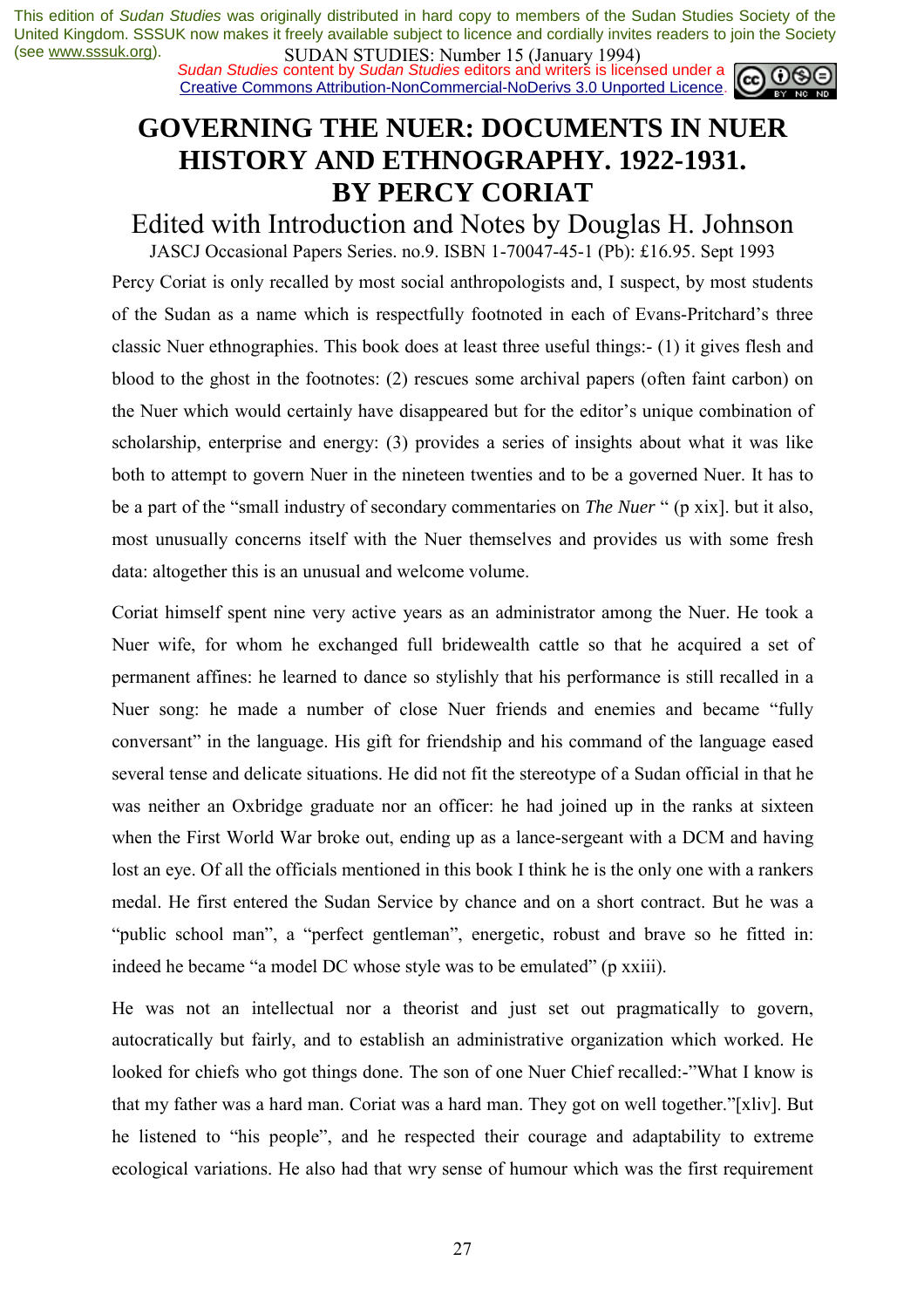*Sudan Studies* content by *Sudan Studies* editors and writers is licensed under a Creative Commons Attribution-NonCommercial-NoDerivs 3.0 Unported Licence.



for any lone DC who was to remain sane: when the Civil Secretary sent his ofton an extremely dangerous expedition, with "written instructions not to go into the danger zone" presumably to guard his own back if things went wrong. Coriat just comments:-"did not ask him how one knew what was or was not a danger zone before going into it!" [p 104]. In the Second World War he served in the Sudan Defence Force ending up as lieutenant colonel in command of a Nuba battalion. He concluded his career, as an honest, successful and willing workhorse of Empire, in command of the Muscat and Oman Field Force.

There are some 160 pages of documents, mostly official reports written by Coriat, either about the Nuer or about problems which arose in attempting to administer them. They fall into four sections:- on the Central Nuer amongst whom Coriat served first; on the Western Nuer amongst whom he finished his time in Nuerland; on the attempts to fix a boundary between Nuer and Dinka: and on the enforcement of the "Nuer Settlement" following Guek's rebellion. Coriat had a sharp mind and recorded what he observed in a brisk and clear, almost telegraphic, prose: "like the archetypical district commissioner". However, unless you are a Nuerophile the documents can be rather heavy going; but their intrinsic value is demonstrated by the historical interpretations which the editor is able to make from them in his general introduction, sectional introductions and notes.

It is the pictures of and insights into grassroots colonial government on a shoestring budget that I have most enjoyed. It is reminiscent in many ways of the Northern Frontier District of Kenya in the early 1950's. Coriat, like a number of DC's across Africa, became emotionally involved with his *people* ëin Kenya the word Maasaiitis was coined to describe the condition.<sup>7</sup>, and championed "my Nuers" against their enemies, though never to the extent of joining in armed confrontations as Driberg did. When it came to disputes over grazing or cattle, his affections were clear: the "artful Dinkas... being a mean crowd are deadly jea1ous and scared or the Nuers and go prancing" to their own DC with "yarns". [p. 33] This constricted boarding school set of values (my house are decent chaps your house are squits), often seems to have been part of a certain type of primitive colonial mentality. For example, Coriat's "Handing Over Report" (Document 4.1) reads like a series of report cards on house prefects:- "not being a chief by heredity and lacking the instincts of a Leader": "has managed to steer clear of Jekiang intrigues and is competent subordinate leader": "completely unscrupulous and hardly less untrustworthy", "appears to have the makings of a chief in him". "a very decent fellow" and so one could go on.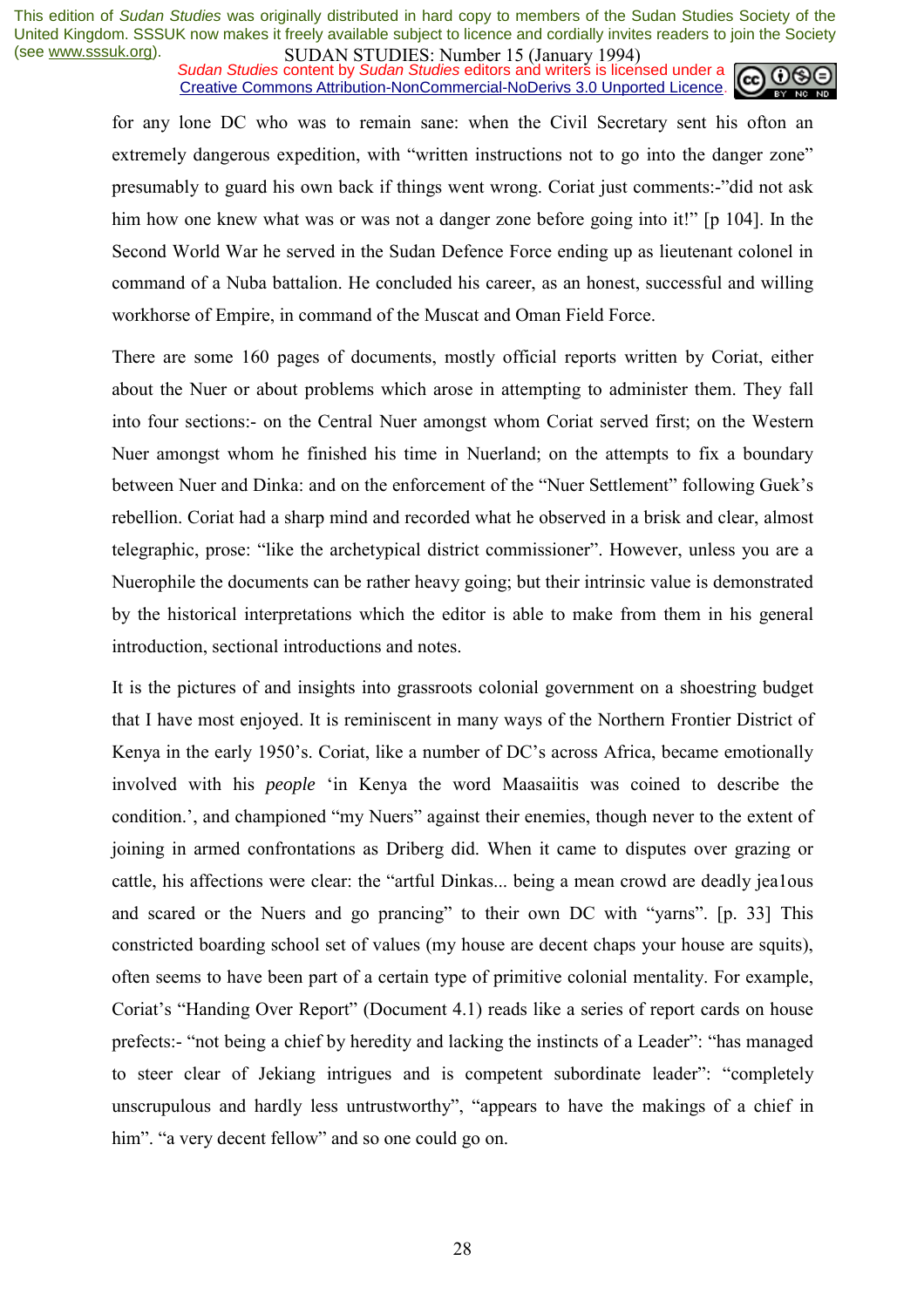*Sudan Studies* content by *Sudan Studies* editors and writers is licensed under a Creative Commons Attribution-NonCommercial-NoDerivs 3.0 Unported Licence.



The Empire was perceived as a sort of mixture of school and the Roman Empire: colonial territories, like Gaul, had to be divided into parts. Section Two of the documents is entitled ìFixing the Boundariesî, that is those between the Nuer and the Dinka. Of course, they never were fixed, even though " that Dinka should go to Dinka country and Nuer to Nuer" became "the cornerstone" of administrative policy  $(p 91)$ . The No Man's Lands which were established to separate them became fields for battle. The policy had to be given up but the ideas lingered on. A true tribesman should know his tribe and stick by it. The trouble was that segments of both Dinka and Nuer kept on acting as if those tribal allegiances were negotiable according to circumstances. So a Nuer *cieng* which settled with some Dinkas "must be ferreted out" (p 49), and the Ballak "a group of mixed Dinka-Anuak-Nuer fishermen....are always mixing *themselves up* with Jekaing" (p 75).

Such unsuccessful attempts to define boundaries between tribes and clans and to delimit the jurisdictions of chiefs are a theme which run through all the documents: as it does through British colonial history. What are the tribes and who are their chiefs? (Who is the prefect? Can he control his dorm<sup>?</sup>?) That is constant attempts to identify and to establish firm and fixed territorial boundaries with firm and fixed locii of legitimised authority within them. (This ingrained need to establish a familiar order even continues into present day British policies towards the former Soviet Union, the former Yugoslavia, Somalia and even in Ireland).

In sum, anyone with an interest in the Nuer, in the work of Evans-Pritchard and in the history of colonial administration in general and the southern Sudan in particular will enjoy reading this book.

P.T.W. Baxter.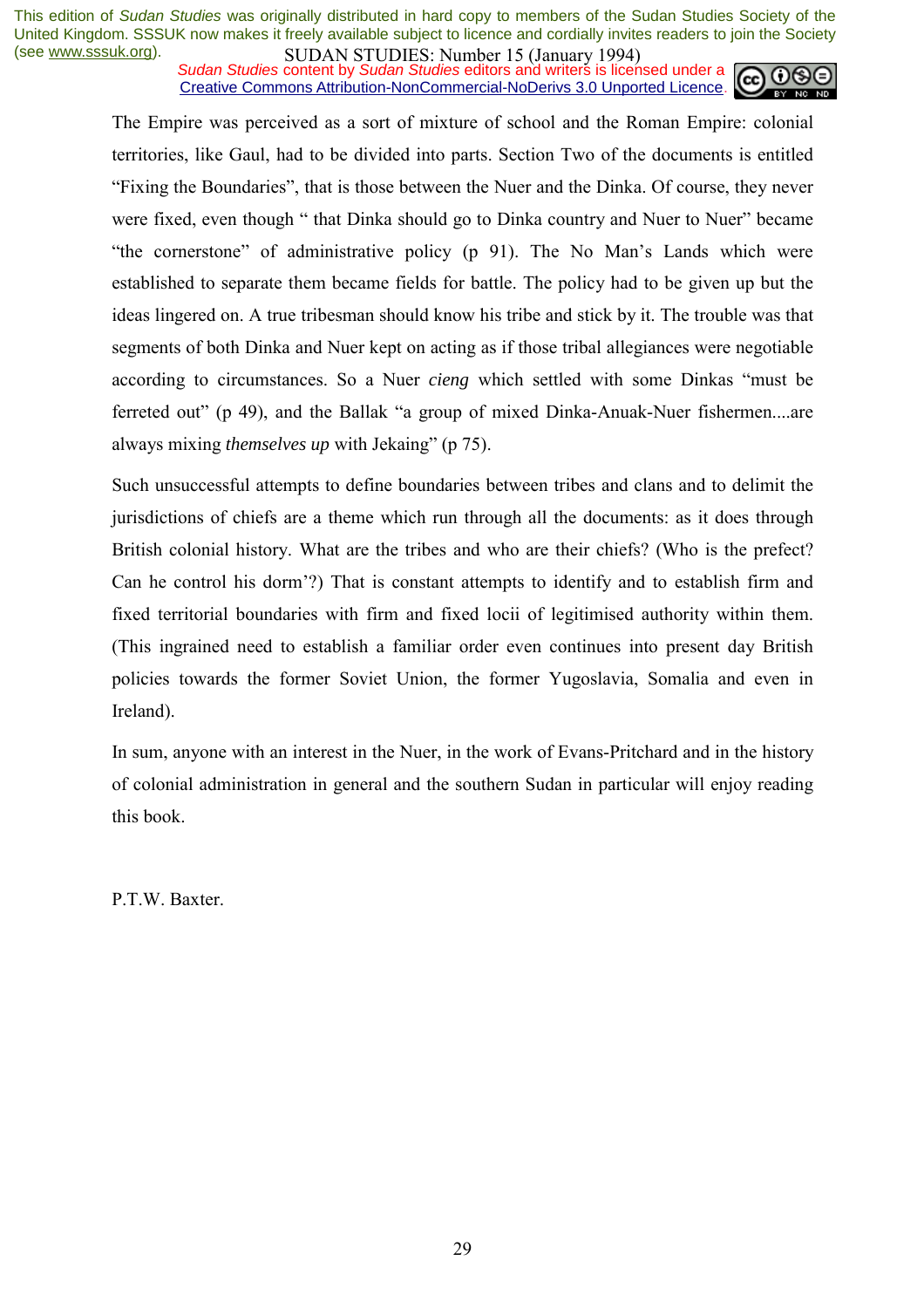*Sudan Studies* content by *Sudan Studies* editors and writers is licensed under a Creative Commons Attribution-NonCommercial-NoDerivs 3.0 Unported Licence.



### **AL-MUQAWA AL-DAKHILIYA LI-HARAKAT AL-MAHDIYA(1881-1898)**

**Muhammad Mahjub Malik** 

Beirut: Dar al-Jil, 1987. 301 pages

Although six years have passed since Malik's work on the Mahdiya, al-Muqawamah aldakhiliya li-harakat al-Mahdiya ("Internal Struggle in the Mahdist Movement"), first appeared, it nonetheless seem worthwhile to give his study due consideration here. Whereas some scholars choose to see the Mahdiya period as the crucible of the Sudanese national identity, Malik, by contrast, envisions the Mahdiya as a period in which tremendous internal conflict produced far more division than unity.

Malik relies primarily on Mahdiya-era documents from Khartoum's National Records Office, while also consulting contemporary Egyptian records from Cairo and Mahdiya Arabic documents from Durham. He uses these materials in order to paint a picture of a Mahdist state p1agued from its inception by endemic and multi-causal conflict. He divides Mahdist opponents into two groups: those who resisted the movement from the beginning, such as Khatmiya adherents or members of the Kababish, and those who initially gave strong support to the movement, but who became disappointed by or alienated from it (and especially in the period that followed the Mahdi's untimely death in 1885).

Malik contends that the Mahdist state failed to pull the disparate groups of the Sudan together under the yoke of a revitalized Islam, in part because Mahdist policy (primarily though not exclusively in the era of the Khalifa Abdullahi) worked against this trend. Malik points out that the Mahdi's early decision to group his military into ethnically- and geographicallybased divisions, to be led by his *khalifas,* sowed the seeds of the ethnic discord which grew during Abdullahi's rule. This conflict pitted the Awlad al-Balad of the riverain north, including the Mahdi's kinfolk, the Ashraf, against the Awlad al-Arab of the west, including the Khalifaís Taíaisha tribesmen. In the end, ethnic chauvinism triumphed over the ideal of a Sudanese Islamic universalism.

Malik divides his book into short sections, each dealing with a different arena of conflict. He deals with such issues as the early opposition of Azhar-traired ulama, who articulated their support for the Turco-Egyptian regime in *fatwas* denouncing the Mahdi; the interrelation of the various *tariqas,* and notably Khatmiya tariqa resistance to the Mahdiat movement; and the resistance of such tribes as the Kababish, Shukriya, Ababde, and Amrar. He provides in-depth discussion of groups and individuals whose initial support for the movement evolved into resentment and/or revolt. The latter category includes, for instance, the Mahdi's early cohort, al-Manna Ismaíil, as well as the western Rufaía of the Jazira, whose members found themselves as dissatisfied with Mahdist taxation as they had been with Turco-Egyptian taxation. He also considers the oppositional nature of claimants to the vacant caliph 'Uthmn position (which al-Sanusi of Cyrenaica had turned down) and of self-declared *nabi 'Isa*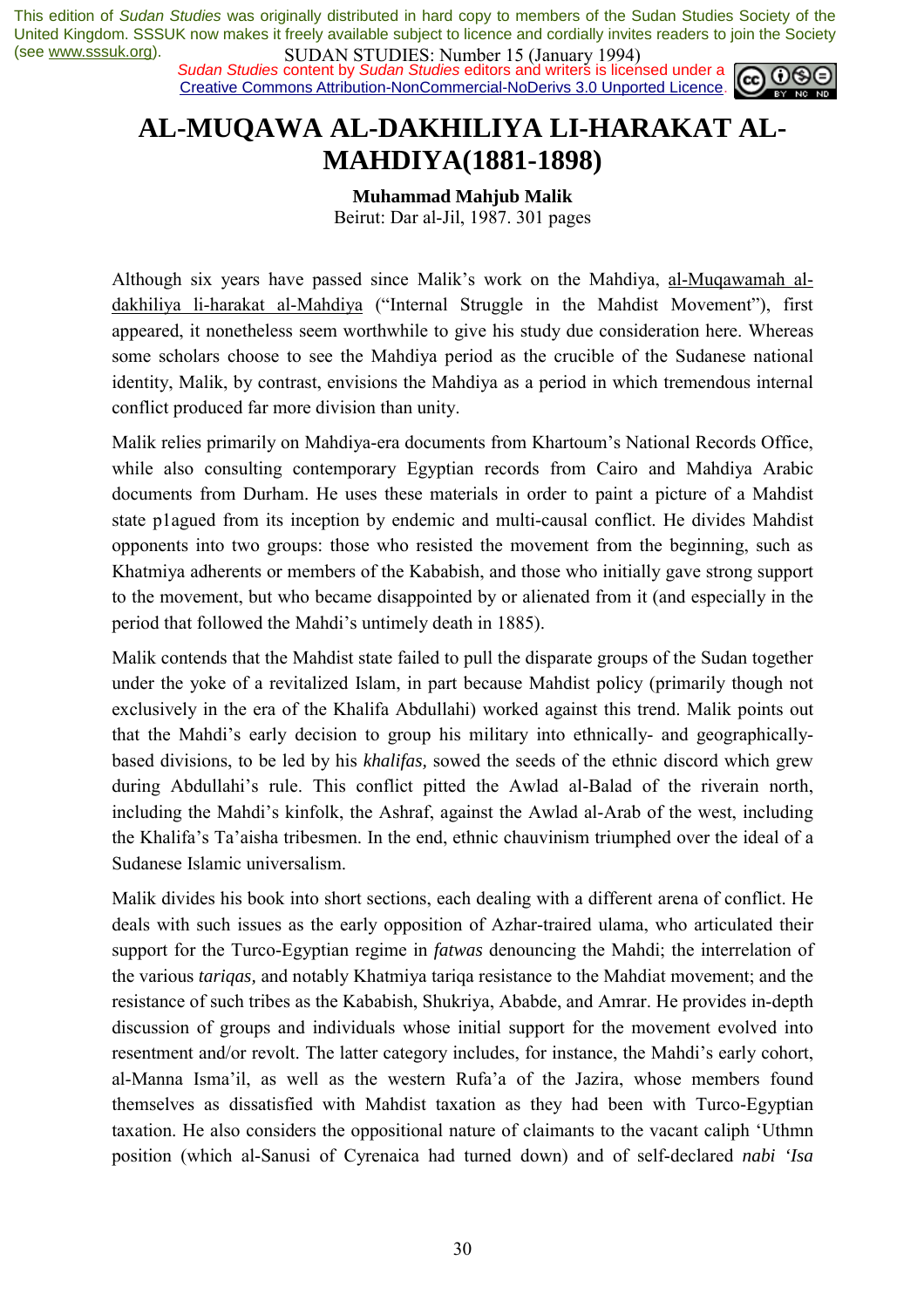*Sudan Studies* content by *Sudan Studies* editors and writers is licensed under a Creative Commons Attribution-NonCommercial-NoDerivs 3.0 Unported Licence.



figures, purporting to fill the role of Jesus (according to popular Muslim Mahdist eschatology).

Some aspects of the book are far more developed than others. Malik goes into great detail, for example, on the Khalifa Abdullahi's efforts to purge the Ashraf from office in towns along the Nile as well as in Kordofan and Dar Fur, as a means of stemming the opposition of the Awlad al-Balad. Likewise, the author repeatedly emphasizes the Khalifaís policy of *hijra*  (demanding immigration to the Mahdiat capital at Omdurman) and *jihad* (sending groups or individuals to war fronts far from home) in order to extinguish the threat posed by recalcitrant individuals or groups. Equally detailed are his sections on tribal resistance-on the trade- and profit-related motives which prompted some tribal elites (such as the Abu Sin family of the Shukriya) to retain Turco-Egyptian loyalties. His treatment of the *nabi 'Isa* and caliph ëUthman uprisings are also quite valuable. Malik argues that these uprisings flourished in the west or among westerners dispersed throughout the northern Sudan. He notes that the west was the locus for much of the popular Mahdist eschatology that had enabled Muhammad Ahmad to launch his own movement so successfully, and that Mahdist eschatology provided a vocabulary in which westerners could express their grievances against the Mahdist state. Yet although Malik devotes a hefty section of the book to the role of tariqas in the Mahdiya, it would have strengthened his book to develop this theme more thoroughly-and in particular, by going into greater detail on the nexus between *tariqa* identity and tribal identity in determining Mahdiya opposition or allegiance.

Malik concludes that the Mahdist movement took a decisive turn under the Khalifa's rule. Endemic and bitter conflict, and most notably the struggle over political power and wealth waged between the Awlad al-Balad and the Awlad al-'Arab, destroyed the unifying potential of the Mahdiya. Malik writes, "Indeed, the Khalifa 'Abdullahi's reliance on the Awlad al-<sup>2</sup> Arab stripped the Mahdist movement of its nationalist quality and changed it into an ethnic movement" (p. 271). However, given the unbridled ambitions of the Awlad al-Balad, and their unwillingness to cooperate with the Khalifa, the author admits earlier that this turn of events may have been unavoidable (p. 199). In any case, Malik would no doubt discourage those who seek the roots of the Sudanese national identity from digging too deeply into the Mahdiya.

Heather J. Sharkey Princeton, New Jersey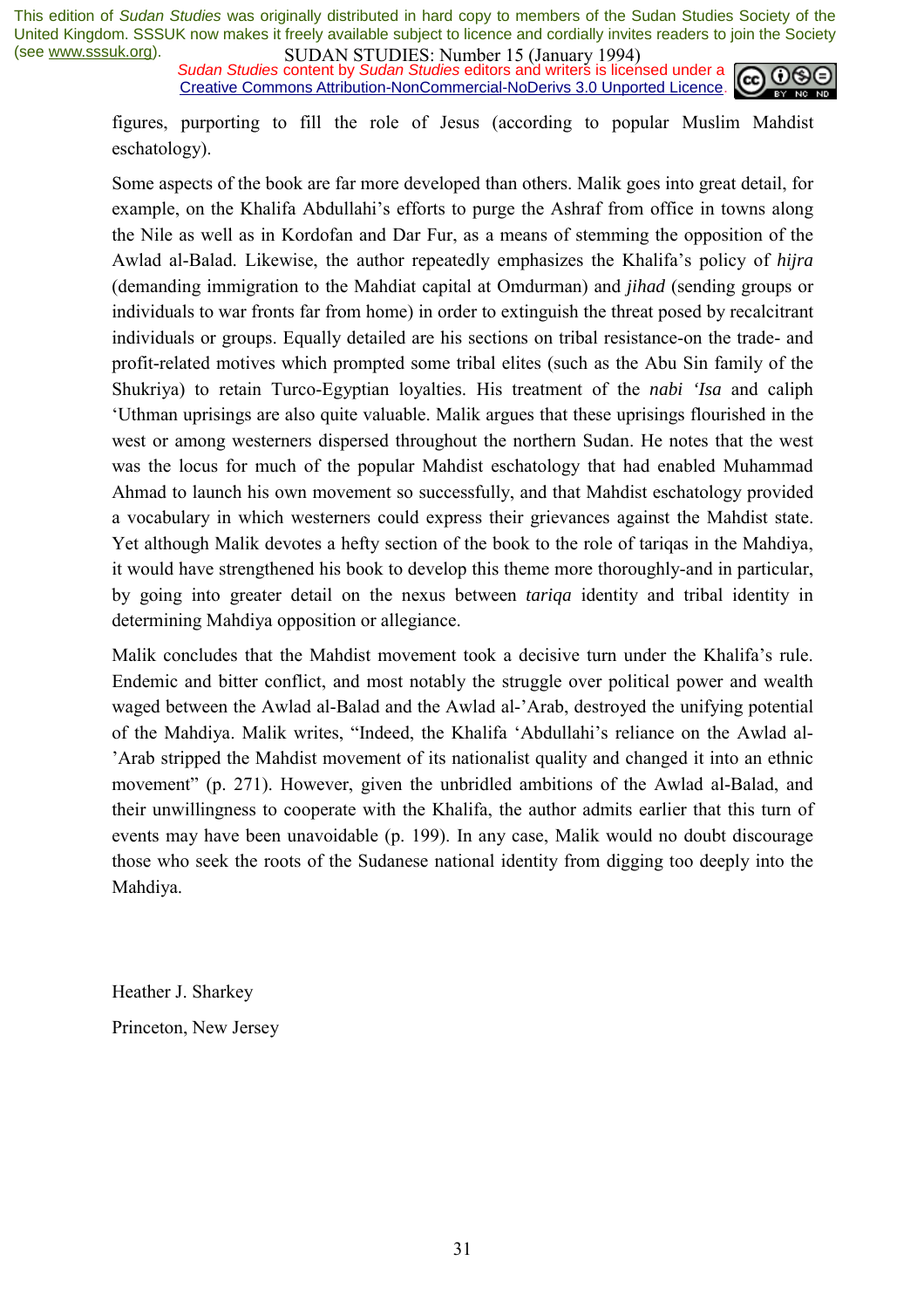*Sudan Studies* content by *Sudan Studies* editors and writers is licensed under a Creative Commons Attribution-NonCommercial-NoDerivs 3.0 Unported Licence.



## **THE MAHDIST REVOLUTION IN THE SUDAN: AN OUTLINE OF A NEW APPROACH (IN ARABIC)**

**Authors: Abd-Alaziz Hussein al-Sawi and Mohammed Ali Gadein** 

Dar al-Farabi, Khartoum, 1990 (distributed by Dar al-Faris, P.O.B. 9157, Amman, Jordan).

Much has been written about the Mahdist Revolution and its state (1881-1898) but the angle chosen by the authors to deal with the subject is unique in that it attempts to supplement the Islamic and Sudanese nationalist dimension of the Mahdist era highlighted by those writings, with the Arab dimensions. This task which constitutes in effect a partial rediscovery of the Mahdist revolution, is tackled in four studies titled `The Arab Dimensions of the Mahdist Revolution: The Distant and Near Roots', `The Mahdist Revolution and European Colonialism', `Khalifa Abdullahi's Era: Challenges and Horizons' and `On the Mahdist Revolution and the Arab Awakening'. The first and last studies deal with the issue of the Arab dimension, while the second and third are not related to it except through their link with the general subject of the Mahdist Revolution itself.

The first, and most comprehensive study presents the new approach indicated in the title in the form of an analytical summary of the history of Sudanese Arabism until the Blue Sultanate (1504-1822), the latter being the suggested source of the distant roots of the revolution. The second part of the same study consists of a number of chapters on the Mahdi's thought and the make-up of his personality, the equivalence of the concepts of Arabism and Islam from the viewpoint of the causes, nature and limits of the revolution, the seeds of the theoretical formulation of the concept of Arabism in the documents of the revolution, the role of the unity of the (Arab) national make-up as one of the causes of the success of the revolution, the relationship with the Arab `renewal' movement, the concept of the `Greater Mahdist State' and finally the relationship of the movement with West Africa. In the final part of this first study they trace the impact of the Arab dimension of the Mahdist revolution, as previously, in the establishment of Sudanese national unity between Arabs and non-Arabs and in the politics of the British administration after 1898.

The final study in the book seeks to place the Mahdist revolution directly in the framework of the `Arab revival' movement of the late 19th century. An introduction summarizes the main developments of this movement in the Arab world and then concentrates on diagnosing the national character of its Sudanese component, describing also the distinctive features of the latter. This is highlighted in a discussion of three aspects: the origin of the idea of the `Awaited Mahdi' in Arab-Islamic heritage, the aims of the Mahdist revolution, and the national character of its popular base.

The two other studies in the book are only tenuously related to the approach indicated by its title. Despite their richness in information, their logical coherence and the importance of their themes, these two studies are not related in any concrete sense to the fundamental thesis of the book. It may, therefore, have been more appropriate editorially to either modify the book's title or published these two studies separately.

The book envisages a limited goal for itself. Although it tackles what it sees as a completely new hypothesis about the nature of the Mahdist revolution, it also sees itself as a reinforcement of "the efforts made by Sudanese historians because it gives added support to the independence of the Sudanese perception of the Mahdist revolution compared to the British and foreign perception in general" (Introduction). Likewise, the authors consider their new approach as complementary to the Islamic, Sudanese national, and class interpretation of the Mahdist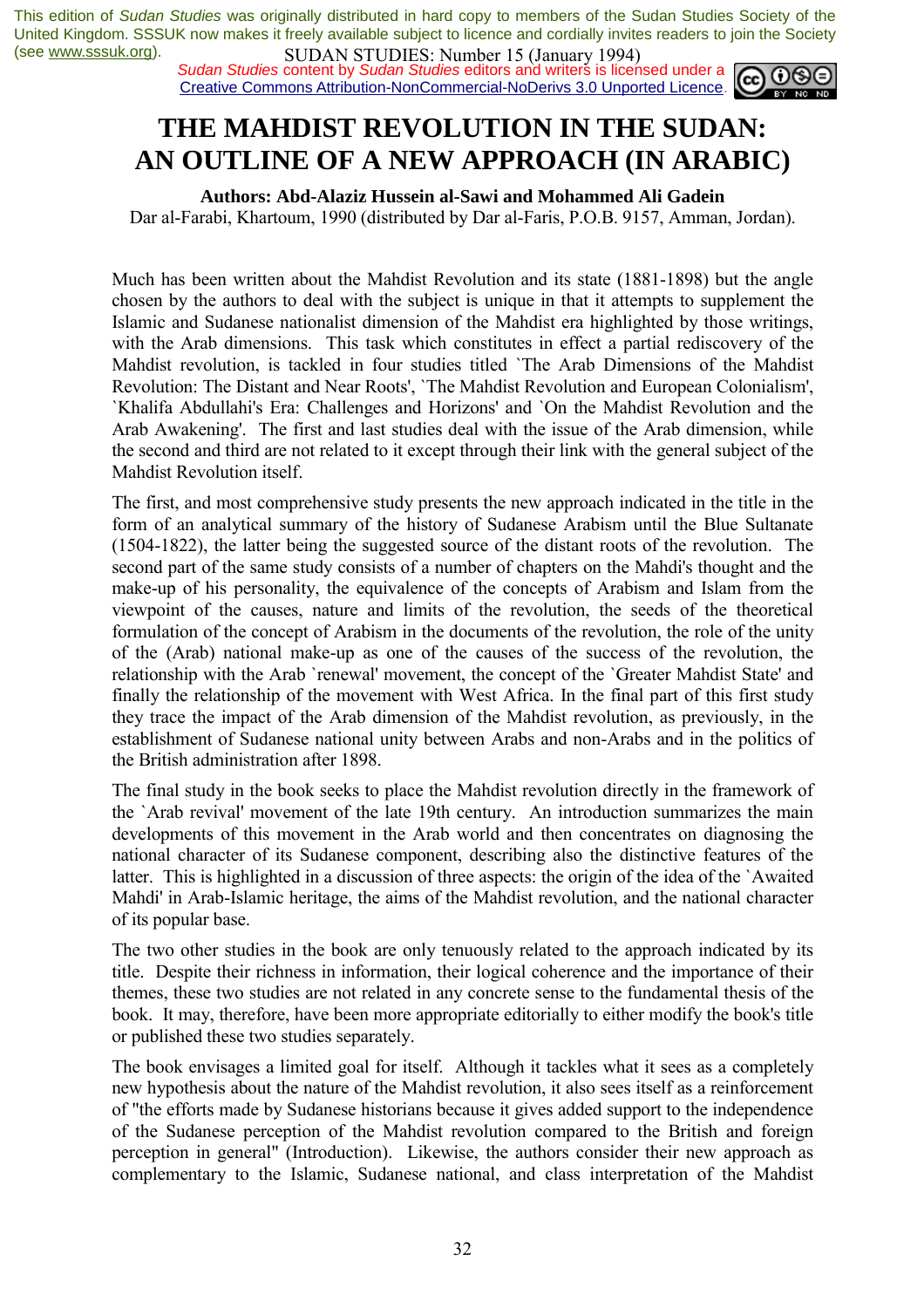*Sudan Studies* content by *Sudan Studies* editors and writers is licensed under a Creative Commons Attribution-NonCommercial-NoDerivs 3.0 Unported Licence.



Revolution rather than alternative or contradictory to them. Within these limits it can be said that the book succeeds in establishing a minimum degree of credibility for the thesis of the Arab dimensions of the Mahdist revolution through a number of deductions based on a reasonable academic and intellectual effort. Even those deductions which look somewhat farfetched (e.g. the probability of a relationship between Mahdist thought and practice and the Arab renewal movement in Egypt and Greater Syria through the Mahdi's teacher) are interesting even if only through being controversial. However most of the deductions reflect scholarly endeavour, a reasonable ability to employ the results reached regarding the process of Arabization in the Sudanese historical context, with all its distinctive features, and the relationship between the emergence of the objective realities in this regard, and the close interlinkage between what is Arab and Islamic in the Sudanese experience, to attain a full explanation of various aspects of the Mahdist revolution using the (Arab) national factor. An example of this is the exact manner in which the revolution broke out and progressed, the make-up of its leadership, and its similarities and differences with similar crosscurrents in the Arab and non-Arab countries.

In addition, the book presents its conclusions as interactive with the impact of the religious and social factors and not exclusive of them, which reflects a commendable sense of scientific responsibility. This can also be discerned in the footnotes and references used, which are for the most part academically acceptable, although full details are not given in the conventional manner. Overall, the book can be seen as a preliminary outline of the thesis it aims to explain, and is thus worthy of more attention than it has hitherto received from Sudanese and Arab intellectuals and, consequently, from their foreign colleagues. This is the more so because, due to the importance of the Mahdist revolution in Sudan's history, it has received so much scholarly attention, giving the impression that nothing new can be said about it.

> A. M. El-Hassan Dept. of Economic & Social Studies University of Bradford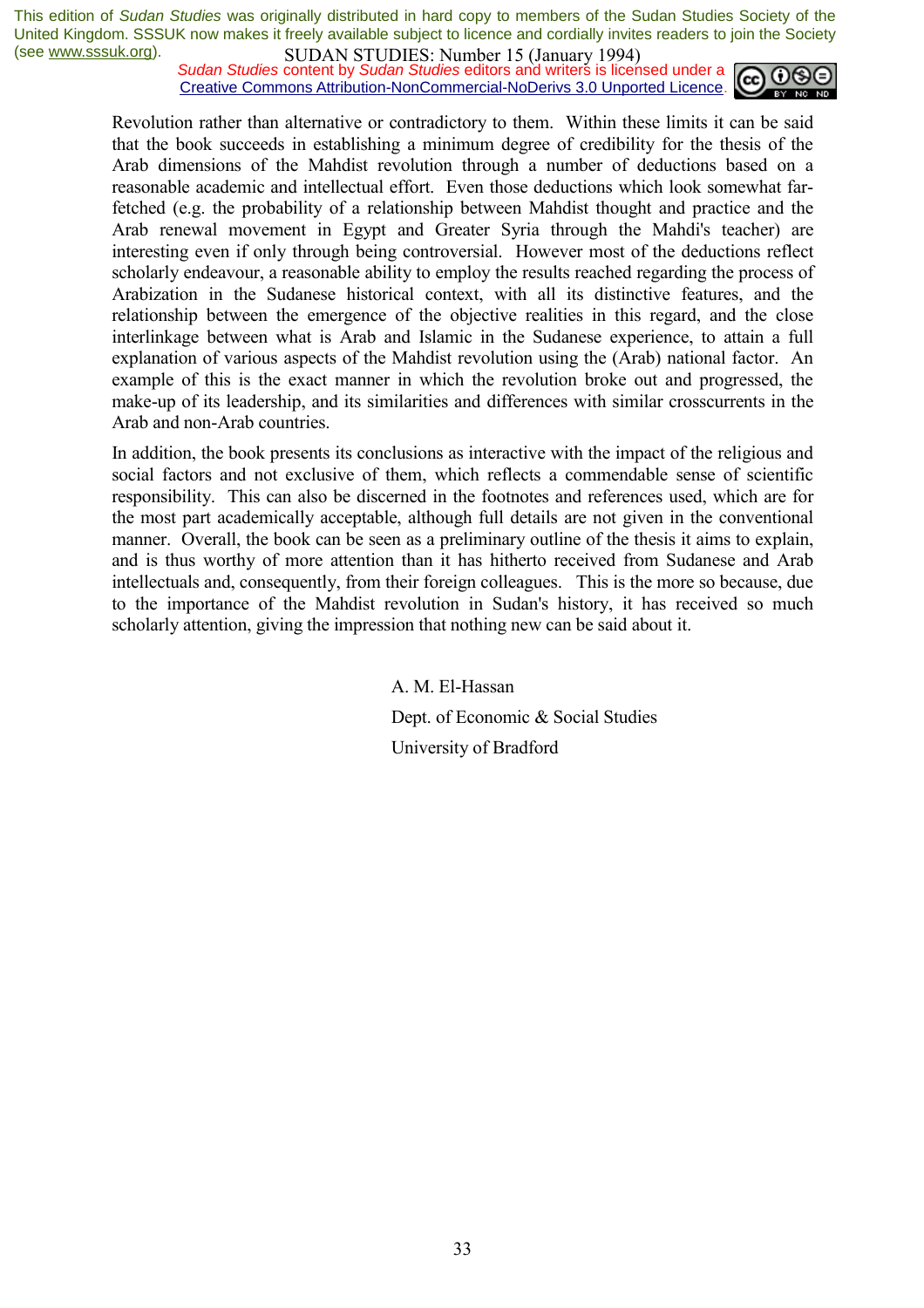*Sudan Studies* content by *Sudan Studies* editors and writers is licensed under a Creative Commons Attribution-NonCommercial-NoDerivs 3.0 Unported Licence.



### NORTH EAST AFRICA SEMINAR

Convenors: Wendy James, Douglas H. Johnson, Alex de Waal, Patricia Daley

#### **FRIDAYS. 2.15 - 3.45**

Institute of Social and Cultural Anthropology Annexe, 61 Banbury Road, Oxford

#### **ALL WELCOME**

#### Hilary Term, 1994

| <u>Wœk 1</u><br>21 January | <b>Arop Madut</b><br>(Journalist)              | Church and State relations in the Sudan: 1988-93         |
|----------------------------|------------------------------------------------|----------------------------------------------------------|
| Week 2                     | <b>Gaim Kibreab</b>                            | Involuntary resettlement and the environment:            |
| 28 January                 | (University of Uppsala)                        | Eritreans in the Eastern Sudan                           |
| $\mathbf{W}$ cck 3         | Douglas H. Johnson                             | Egypt, Britain, the UN and the legal fiction of Sudanese |
| 4 February                 | (St. Antony's College)                         | self-determination (1952-56)                             |
| Week 4                     | <u>Diana Witts</u>                             | The Archbishop of Canterbury's visit to the              |
| 11 February                | (CMS)                                          | Southern Sudan: hopes and fears                          |
| Week 5<br>18 February      | <b>Gérard Prunier</b><br>(CRA, Paris)          | The structure of the Sudanese opposition                 |
| Week 6                     | <b>Helen Pankhurst</b>                         | New development initiatives: ACORD's programmes in       |
| 25 February                | (ACORD)                                        | Ethiopia                                                 |
| Week 7<br>4 March          | <b>Charles Ambler</b><br>(University of Texas) | Alcohol, leisure, and state power in colonial Kenya      |
| Week 8                     | <u>Mario Aguilar</u>                           | The Eagle talks to a Kallu': Waso Boorana ritual         |
| 11 March                   | (SOAS)                                         | perceptions of Ethiopia in Kenya                         |